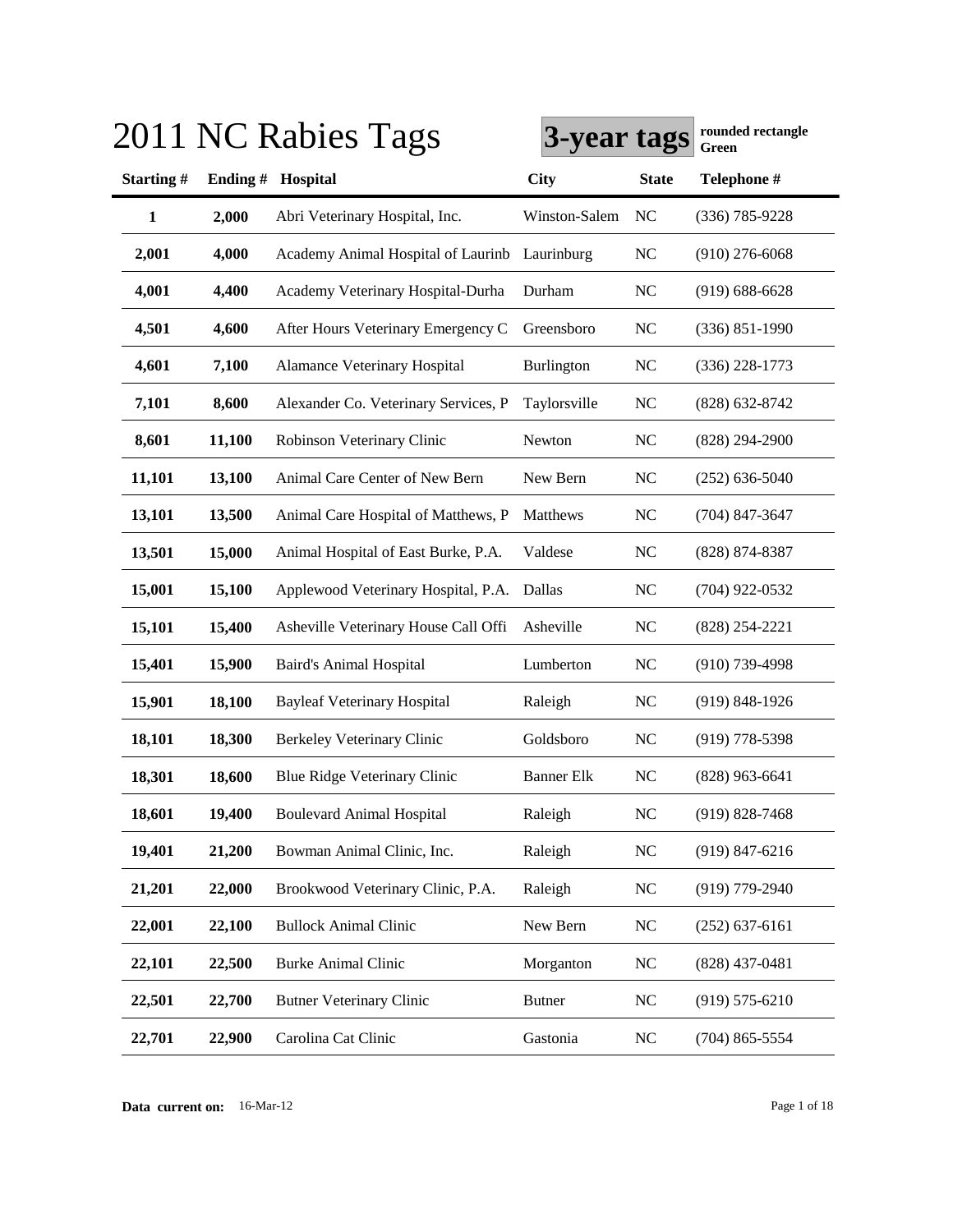| Starting#<br>Hospital<br><b>City</b><br>Ending#<br><b>State</b><br>22,901<br>23,900<br>Carrboro Plaza Veterinary Clinic, PA<br>Carrboro<br>NC<br>23,901<br>24,500<br>Cary Veterinary Hospital<br>Cary<br>NC<br>24,501<br>26,000<br>Yanceyville<br><b>Caswell Veterinary Service</b><br>NC<br>26,001<br>26,400<br>Catawba Heights Animal Hospital<br>Belmont<br>NC<br>26,401<br>27,300<br>Chatham Animal Hospital, Inc.<br>Cary<br>NC<br>China Grove Animal Hospital<br>China Grove<br>27,301<br>NC<br>28,300<br>28,301<br>Clear Creek Animal Hospital, P.A.<br>Charlotte<br>NC<br>29,800<br>Companion Animal Hospital, Inc.<br>Shallotte<br><b>NC</b><br>29,801<br>30,700<br>30,701<br>31,500<br>Countryside Pet Hospital<br>NC<br>Conover<br>Dallas<br>31,501<br>31,800<br>Crossroads Animal Hospital, P.A.<br>NC<br><b>NC</b><br>31,801<br>32,000<br>Dickson Animal Clinic, P.A.<br>Gastonia<br>32,001<br>32,300<br>Dixie Trail Animal Clinic, Inc.<br>Raleigh<br><b>NC</b><br>32,301<br>32,900<br>Fairview Animal Hospital, P.A.<br>Fairview<br><b>NC</b><br>32,901<br>33,900<br>Falconbridge Animal Hospital<br>Chapel Hill<br><b>NC</b><br>33,901<br>34,700<br>Fisher Veterinary Hospital, PA<br>Raleigh<br><b>NC</b><br>34,701<br>38,700<br>Foster Animal Hospital, P.A.<br>Concord<br><b>NC</b><br>38,701<br>39,300<br>NC<br>Four Paws Animal Clinic, Inc.<br>Chapel Hill<br>42,300<br><b>NC</b><br>39,301<br><b>Fuquay Veterinary Hospital</b><br>Fuquay-Varina<br>NC<br>42,301<br>42,800<br>Gandy Animal Hospital<br>Rockingham<br>43,700<br><b>NC</b><br>42,801<br>Garner Animal Hospital<br>Garner<br>43,900<br>43,701<br>Gaston Veterinary Hospital Assoc.<br>Gastonia<br><b>NC</b><br>43,901<br>45,400<br>Havelock Animal Hospital, Inc.<br>Havelock<br><b>NC</b><br>44,001<br>4,500<br>After Hours Animal Emergency Clini<br>Raleigh<br><b>NC</b> |  | 2011 NC Rabies Tags | 3-year tags | rounded rectangle<br>Green |
|-----------------------------------------------------------------------------------------------------------------------------------------------------------------------------------------------------------------------------------------------------------------------------------------------------------------------------------------------------------------------------------------------------------------------------------------------------------------------------------------------------------------------------------------------------------------------------------------------------------------------------------------------------------------------------------------------------------------------------------------------------------------------------------------------------------------------------------------------------------------------------------------------------------------------------------------------------------------------------------------------------------------------------------------------------------------------------------------------------------------------------------------------------------------------------------------------------------------------------------------------------------------------------------------------------------------------------------------------------------------------------------------------------------------------------------------------------------------------------------------------------------------------------------------------------------------------------------------------------------------------------------------------------------------------------------------------------------------------------------------------------------------------------------------------------------------------------------------------------------------|--|---------------------|-------------|----------------------------|
|                                                                                                                                                                                                                                                                                                                                                                                                                                                                                                                                                                                                                                                                                                                                                                                                                                                                                                                                                                                                                                                                                                                                                                                                                                                                                                                                                                                                                                                                                                                                                                                                                                                                                                                                                                                                                                                                 |  |                     |             | Telephone #                |
|                                                                                                                                                                                                                                                                                                                                                                                                                                                                                                                                                                                                                                                                                                                                                                                                                                                                                                                                                                                                                                                                                                                                                                                                                                                                                                                                                                                                                                                                                                                                                                                                                                                                                                                                                                                                                                                                 |  |                     |             | $(919)$ 929-0031           |
|                                                                                                                                                                                                                                                                                                                                                                                                                                                                                                                                                                                                                                                                                                                                                                                                                                                                                                                                                                                                                                                                                                                                                                                                                                                                                                                                                                                                                                                                                                                                                                                                                                                                                                                                                                                                                                                                 |  |                     |             | $(919)$ 469-0947           |
|                                                                                                                                                                                                                                                                                                                                                                                                                                                                                                                                                                                                                                                                                                                                                                                                                                                                                                                                                                                                                                                                                                                                                                                                                                                                                                                                                                                                                                                                                                                                                                                                                                                                                                                                                                                                                                                                 |  |                     |             | $(336) 694 - 6321$         |
|                                                                                                                                                                                                                                                                                                                                                                                                                                                                                                                                                                                                                                                                                                                                                                                                                                                                                                                                                                                                                                                                                                                                                                                                                                                                                                                                                                                                                                                                                                                                                                                                                                                                                                                                                                                                                                                                 |  |                     |             | $(704)$ 827-0616           |
|                                                                                                                                                                                                                                                                                                                                                                                                                                                                                                                                                                                                                                                                                                                                                                                                                                                                                                                                                                                                                                                                                                                                                                                                                                                                                                                                                                                                                                                                                                                                                                                                                                                                                                                                                                                                                                                                 |  |                     |             | $(919)$ 469-8114           |
|                                                                                                                                                                                                                                                                                                                                                                                                                                                                                                                                                                                                                                                                                                                                                                                                                                                                                                                                                                                                                                                                                                                                                                                                                                                                                                                                                                                                                                                                                                                                                                                                                                                                                                                                                                                                                                                                 |  |                     |             | $(704)$ 857-1017           |
|                                                                                                                                                                                                                                                                                                                                                                                                                                                                                                                                                                                                                                                                                                                                                                                                                                                                                                                                                                                                                                                                                                                                                                                                                                                                                                                                                                                                                                                                                                                                                                                                                                                                                                                                                                                                                                                                 |  |                     |             | $(704)$ 537-8405           |
|                                                                                                                                                                                                                                                                                                                                                                                                                                                                                                                                                                                                                                                                                                                                                                                                                                                                                                                                                                                                                                                                                                                                                                                                                                                                                                                                                                                                                                                                                                                                                                                                                                                                                                                                                                                                                                                                 |  |                     |             | $(910) 754 - 7282$         |
|                                                                                                                                                                                                                                                                                                                                                                                                                                                                                                                                                                                                                                                                                                                                                                                                                                                                                                                                                                                                                                                                                                                                                                                                                                                                                                                                                                                                                                                                                                                                                                                                                                                                                                                                                                                                                                                                 |  |                     |             | $(828)$ 465-7387           |
|                                                                                                                                                                                                                                                                                                                                                                                                                                                                                                                                                                                                                                                                                                                                                                                                                                                                                                                                                                                                                                                                                                                                                                                                                                                                                                                                                                                                                                                                                                                                                                                                                                                                                                                                                                                                                                                                 |  |                     |             | $(704)$ 922-7607           |
|                                                                                                                                                                                                                                                                                                                                                                                                                                                                                                                                                                                                                                                                                                                                                                                                                                                                                                                                                                                                                                                                                                                                                                                                                                                                                                                                                                                                                                                                                                                                                                                                                                                                                                                                                                                                                                                                 |  |                     |             | $(704)$ 824-9160           |
|                                                                                                                                                                                                                                                                                                                                                                                                                                                                                                                                                                                                                                                                                                                                                                                                                                                                                                                                                                                                                                                                                                                                                                                                                                                                                                                                                                                                                                                                                                                                                                                                                                                                                                                                                                                                                                                                 |  |                     |             | $(919) 781 - 5977$         |
|                                                                                                                                                                                                                                                                                                                                                                                                                                                                                                                                                                                                                                                                                                                                                                                                                                                                                                                                                                                                                                                                                                                                                                                                                                                                                                                                                                                                                                                                                                                                                                                                                                                                                                                                                                                                                                                                 |  |                     |             | $(828) 628 - 3557$         |
|                                                                                                                                                                                                                                                                                                                                                                                                                                                                                                                                                                                                                                                                                                                                                                                                                                                                                                                                                                                                                                                                                                                                                                                                                                                                                                                                                                                                                                                                                                                                                                                                                                                                                                                                                                                                                                                                 |  |                     |             | $(919)$ 403-5591           |
|                                                                                                                                                                                                                                                                                                                                                                                                                                                                                                                                                                                                                                                                                                                                                                                                                                                                                                                                                                                                                                                                                                                                                                                                                                                                                                                                                                                                                                                                                                                                                                                                                                                                                                                                                                                                                                                                 |  |                     |             | (919) 790-0412             |
|                                                                                                                                                                                                                                                                                                                                                                                                                                                                                                                                                                                                                                                                                                                                                                                                                                                                                                                                                                                                                                                                                                                                                                                                                                                                                                                                                                                                                                                                                                                                                                                                                                                                                                                                                                                                                                                                 |  |                     |             | $(704) 786 - 0104$         |
|                                                                                                                                                                                                                                                                                                                                                                                                                                                                                                                                                                                                                                                                                                                                                                                                                                                                                                                                                                                                                                                                                                                                                                                                                                                                                                                                                                                                                                                                                                                                                                                                                                                                                                                                                                                                                                                                 |  |                     |             | $(919)$ 942-1788           |
|                                                                                                                                                                                                                                                                                                                                                                                                                                                                                                                                                                                                                                                                                                                                                                                                                                                                                                                                                                                                                                                                                                                                                                                                                                                                                                                                                                                                                                                                                                                                                                                                                                                                                                                                                                                                                                                                 |  |                     |             | $(919) 552 - 7200$         |
|                                                                                                                                                                                                                                                                                                                                                                                                                                                                                                                                                                                                                                                                                                                                                                                                                                                                                                                                                                                                                                                                                                                                                                                                                                                                                                                                                                                                                                                                                                                                                                                                                                                                                                                                                                                                                                                                 |  |                     |             | $(910)$ 997-2518           |
|                                                                                                                                                                                                                                                                                                                                                                                                                                                                                                                                                                                                                                                                                                                                                                                                                                                                                                                                                                                                                                                                                                                                                                                                                                                                                                                                                                                                                                                                                                                                                                                                                                                                                                                                                                                                                                                                 |  |                     |             | (919) 772-0404             |
|                                                                                                                                                                                                                                                                                                                                                                                                                                                                                                                                                                                                                                                                                                                                                                                                                                                                                                                                                                                                                                                                                                                                                                                                                                                                                                                                                                                                                                                                                                                                                                                                                                                                                                                                                                                                                                                                 |  |                     |             | $(704)$ 864-5739           |
|                                                                                                                                                                                                                                                                                                                                                                                                                                                                                                                                                                                                                                                                                                                                                                                                                                                                                                                                                                                                                                                                                                                                                                                                                                                                                                                                                                                                                                                                                                                                                                                                                                                                                                                                                                                                                                                                 |  |                     |             | $(252)$ 447-7119           |
|                                                                                                                                                                                                                                                                                                                                                                                                                                                                                                                                                                                                                                                                                                                                                                                                                                                                                                                                                                                                                                                                                                                                                                                                                                                                                                                                                                                                                                                                                                                                                                                                                                                                                                                                                                                                                                                                 |  |                     |             | $(919) 781 - 5145$         |

## $3011$  NC R<sub>a</sub>bies T<sub>ags</sub>  $\overline{y}$

**Data current on:** 16-Mar-12 Page 2 of 18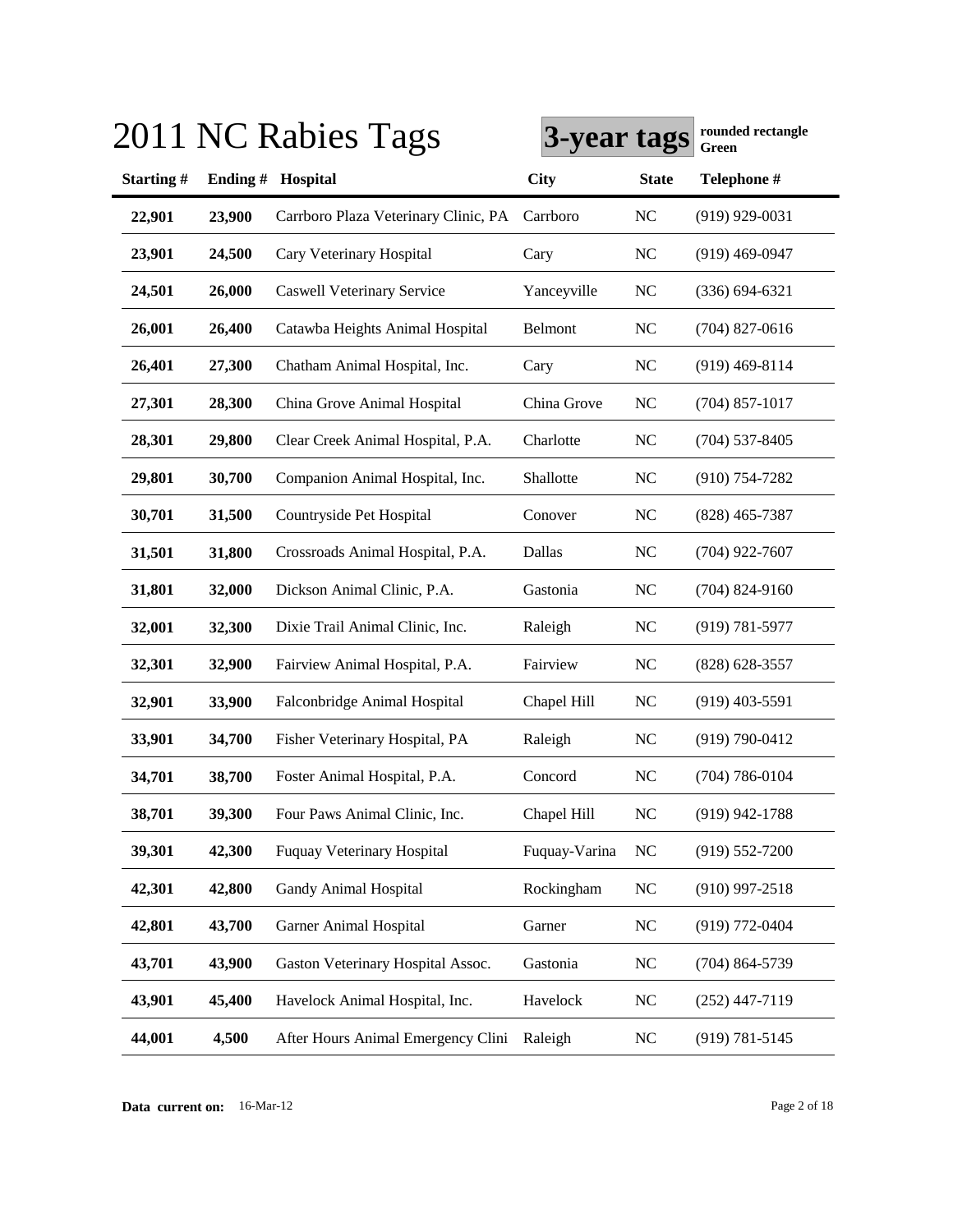|           |         | 2011 NC Rabies Tags                        | 3-year tags          |              | rounded rectangle<br>Green |
|-----------|---------|--------------------------------------------|----------------------|--------------|----------------------------|
| Starting# | Ending# | Hospital                                   | <b>City</b>          | <b>State</b> | Telephone #                |
| 45,401    | 46,400  | Hayes Barton Animal Hospital               | Raleigh              | <b>NC</b>    | $(919)$ 833-2666           |
| 46,401    | 46,700  | Hemlock Bluffs Animal Hospital             | <b>Holly Springs</b> | NC           | $(919)$ 362-1223           |
| 46,701    | 47,700  | Hickory Grove Animal Hospital              | Charlotte            | <b>NC</b>    | $(704)$ 563-5858           |
| 47,701    | 48,700  | Highlands-Cashiers Animal Clinic           | Highlands            | NC           | $(828) 526 - 5206$         |
| 48,701    | 50,200  | Hillsborough Veterinary Clinic             | Hillsborough         | <b>NC</b>    | $(919)$ 732-9969           |
| 50,201    | 50,300  | House Call Practice For Pets               | Raleigh              | NC           | $(919) 874 - 7406$         |
| 50,301    | 51,900  | Indian Trail Animal Hospital               | <b>Indian Trail</b>  | NC           | $(704)$ 821-7040           |
| 51,901    | 52,100  | <b>Institute Mobile Veterinary Service</b> | La Grange            | NC           | $(252) 566 - 5041$         |
| 52,101    | 53,100  | Johnston Animal Hospital PC                | Smithfield           | <b>NC</b>    | $(919)$ 934-3511           |
| 53,101    | 54,000  | Lake Pine Animal Hospital                  | Apex                 | <b>NC</b>    | $(919)$ 380-1157           |
| 54,001    | 54,300  | Lake Wheeler Veterinary Hospital           | Raleigh              | <b>NC</b>    | $(919) 829 - 5511$         |
| 54,301    | 55,300  | Lannon's Animal Hospital                   | Elizabeth City       | <b>NC</b>    | $(252)$ 335-7708           |
| 55,301    | 55,400  | Large Animal Medicine and Surgery,         | Salisbury            | NC           | $(704)$ 637-0546           |
| 55,401    | 56,200  | Legion Road Animal Clinic                  | Chapel Hill          | <b>NC</b>    | $(919)$ 933-3331           |
| 56,201    | 56,500  | Lexington Large Animal Medicine &          | Lexington            | <b>NC</b>    | $(336)$ 787-4901           |
| 56,501    | 56,600  | Lineberger Veterinary Hospital             | Gastonia             | NC           | $(704)$ 824-8451           |
| 56,601    | 56,700  | <b>Livestock Veterinary Services</b>       | Kinston              | NC           | $(252)$ 527-4960           |
| 56,701    | 58,700  | Long Animal Hospital                       | Charlotte            | NC           | $(704)$ 523-2996           |
| 58,701    | 61,400  | <b>Matthews Animal Clinic</b>              | Matthews             | NC           | $(704)$ 847-9856           |
| 61,401    | 64,000  | Mooresville Animal Hospital, P.A.          | Mooresville          | NC           | $(704)$ 664-4087           |
| 64,001    | 64,500  | Morehead Animal Hospital, P.A.             | Morehead City        | <b>NC</b>    | $(252)$ 726-0181           |
| 64,501    | 66,000  | Neuse Veterinary Clinic                    | New Bern             | <b>NC</b>    | $(252)$ 637-7128           |
| 66,001    | 67,500  | Newton Veterinary Clinic                   | Newton               | NC           | $(828)$ 464-5020           |

## **3011 NC Rabies Tags Green** 2011 **rounded rectangle**

**Data current on:** 16-Mar-12 Page 3 of 18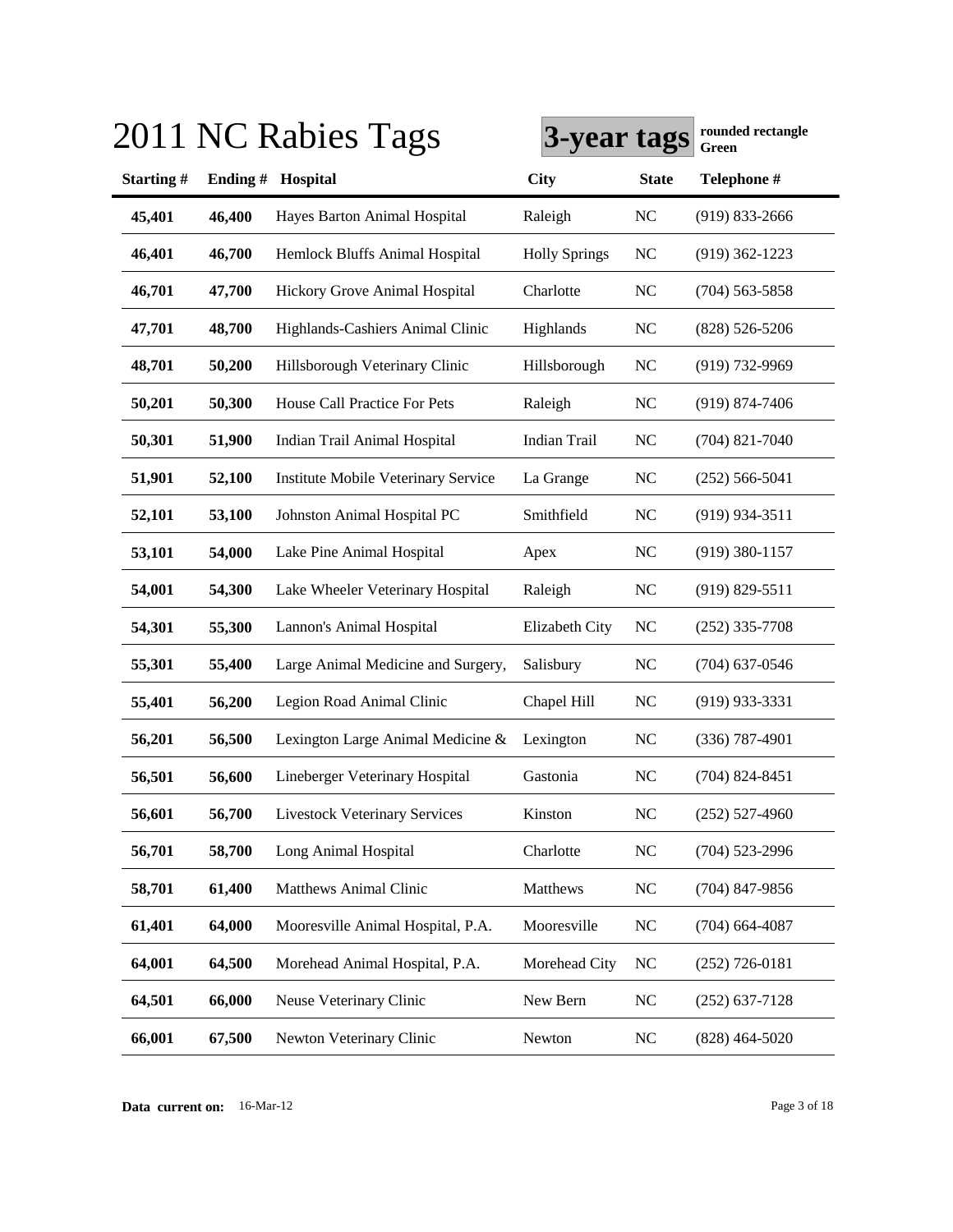|           |         | 2011 NC Rabies Tags                  | 3-year tags    |              | rounded rectangle<br>Green |
|-----------|---------|--------------------------------------|----------------|--------------|----------------------------|
| Starting# | Ending# | Hospital                             | <b>City</b>    | <b>State</b> | Telephone #                |
| 67,501    | 67,800  | Nicks Veterinary Hospital, P.A.      | Charlotte      | NC           | $(704)$ 523-8015           |
| 67,801    | 69,100  | North Paw Animal Hospital, Inc.      | Durham         | NC           | $(919)$ 471-1471           |
| 69,101    | 69,700  | North Wayne Animal Hospital          | Pikeville      | NC           | $(919)$ 242-6044           |
| 69,701    | 69,900  | O'Hara Veterinary Clinic             | Charlotte      | NC           | $(704)$ 372-2537           |
| 69,901    | 70,400  | Oak Grove Animal Hospital            | Durham         | NC           | $(919) 598 - 0001$         |
| 70,401    | 71,300  | Onslow Animal Hospital, Inc.         | Jacksonville   | NC           | $(910)$ 347-1219           |
| 71,301    | 71,500  | Oriental Pet Clinic                  | Oriental       | NC           | $(252)$ 249-2775           |
| 71,501    | 71,700  | Park Cedar Animal Hospital, P.A.     | Charlotte      | NC           | $(704)$ 541-3022           |
| 71,701    | 72,700  | Parkwood Animal Hospital             | Durham         | NC           | $(919) 544 - 7711$         |
| 72,701    | 75,700  | Pasquotank Animal Hospital           | Elizabeth City | NC           | $(252)$ 264-3371           |
| 75,701    | 76,300  | Pembroke Veterinary Hospital         | Pembroke       | NC           | $(910) 521 - 3431$         |
| 76,301    | 76,700  | Pet-Vet House Call Practice, PA      | Raleigh        | NC           | $(919) 676 - 3130$         |
| 76,701    | 76,800  | Pine Hollow Animal Hospital          | Warrenton      | <b>NC</b>    | $(252)$ 257-3833           |
| 76,801    | 78,600  | Bahama Road Veterinary Hospital      | Bahama         | <b>NC</b>    | $(919)$ 471-4103           |
| 78,601    | 78,700  | Dr Richard D. Kirkman                | Siler City     | <b>NC</b>    | $(919) 742 - 5500$         |
| 78,701    | 78,900  | Rocky Creek Veterinary Service, P.A  | Olin           | <b>NC</b>    | $(704) 546 - 2210$         |
| 78,901    | 81,400  | Rowan Animal Clinic                  | Salisbury      | NC           | $(704)$ 636-3408           |
| 81,401    | 81,900  | Compassionate Care Veterinary Hosp   | Charlotte      | NC           | $(704)$ 847-4796           |
| 81,901    | 83,400  | Sharon Lakes Animal Hospital, P.A.   | Charlotte      | <b>NC</b>    | $(704)$ 552-0647           |
| 83,401    | 85,400  | Southeastern Veterinary Hospital, P. | Lumberton      | <b>NC</b>    | $(910)$ 739-9411           |
| 85,401    | 85,500  | Statesville Bovine & Equine Clinic   | Statesville    | <b>NC</b>    | $(704)$ 873-1743           |
| 85,501    | 87,000  | Steele Creek Animal Hospital, Inc.   | Charlotte      | <b>NC</b>    | $(704) 588 - 4400$         |
| 87,001    | 88,000  | Tar River Animal Hospital            | Washington     | <b>NC</b>    | $(252)$ 946-2417           |

## $3011$  NC R<sub>a</sub>bies T<sub>ags</sub>  $\overline{y}$

**Data current on:** 16-Mar-12 Page 4 of 18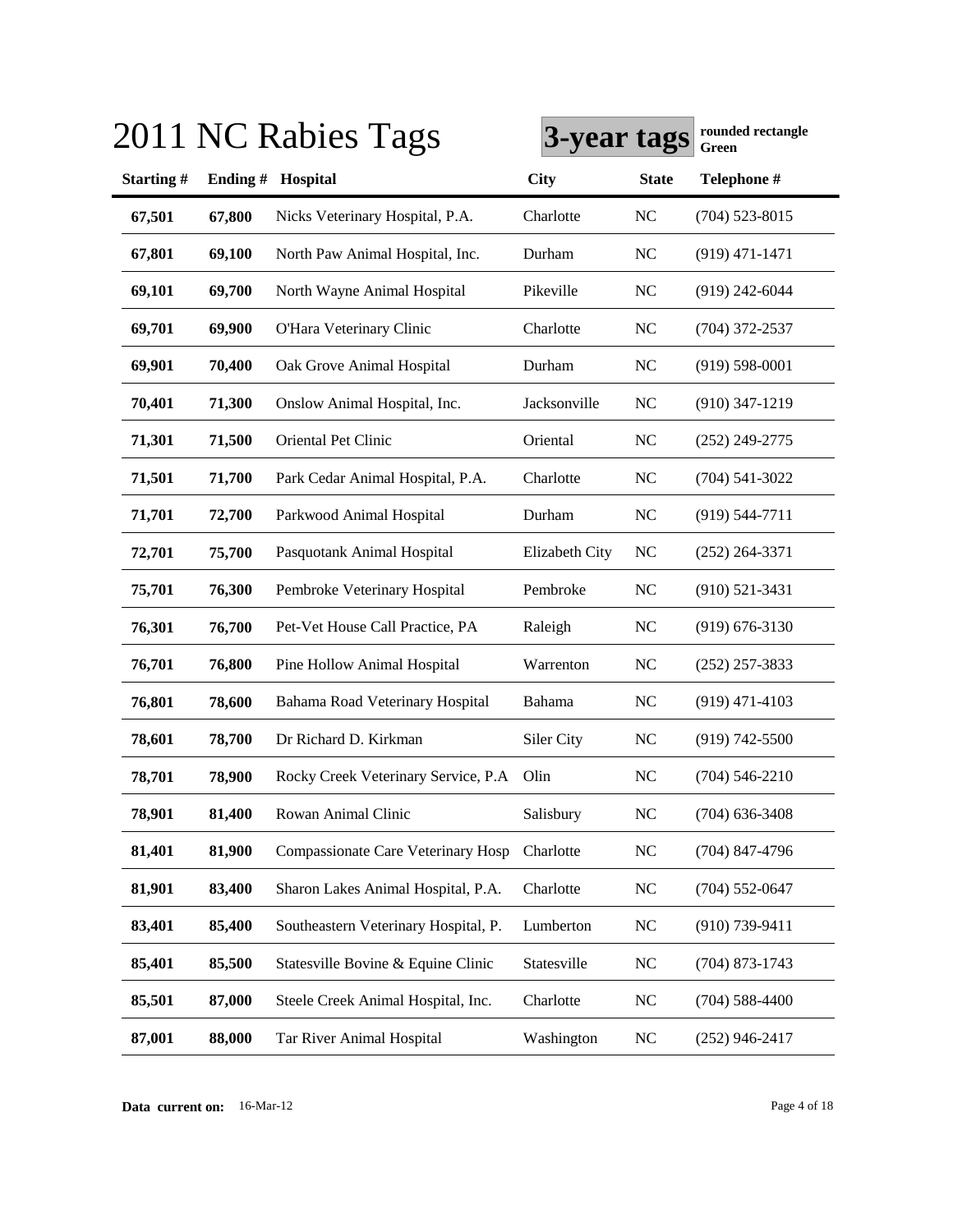|           |         | 2011 NC Rabies Tags                        | 3-year tags        |              | rounded rectangle<br>Green |
|-----------|---------|--------------------------------------------|--------------------|--------------|----------------------------|
| Starting# | Ending# | Hospital                                   | <b>City</b>        | <b>State</b> | Telephone #                |
| 88,001    | 90,000  | Tar River Veterinary Hospital              | Franklinton        | NC           | $(919)$ 494-5500           |
| 90,001    | 90,300  | The Carolinas Animal Hospital & De         | Charlotte          | NC           | $(704)$ 588-9788           |
| 90,301    | 91,300  | Timberlyne Animal Clinic, Inc.             | Chapel Hill        | NC           | $(919)$ 968-3047           |
| 91,301    | 92,300  | <b>Topsail Animal Hospital</b>             | Hampstead          | <b>NC</b>    | $(910)$ 270-4401           |
| 92,301    | 93,300  | <b>Tower Animal Hospital</b>               | Raleigh            | NC           | $(919)$ 231-8030           |
| 93,301    | 95,400  | Viewmont Animal Clinic                     | Hickory            | NC           | (828) 328-2448             |
| 95,401    | 96,900  | Wake Forest Animal Hospital                | <b>Wake Forest</b> | NC           | $(919) 556 - 1000$         |
| 96,901    | 97,700  | Watauga Veterinary Hospital                | Boone              | NC           | $(828)$ 297-3300           |
| 97,701    | 100,200 | Waxhaw Animal Hospital                     | Waxhaw             | NC           | $(704)$ 843-2269           |
| 100,201   | 100,500 | Weaverville Animal Clinic                  | Weaverville        | NC           | $(828)$ 658-2431           |
| 100,501   | 100,900 | Westside Animal Hospital                   | Durham             | NC           | $(919)$ 383-5578           |
| 100,901   | 101,000 | Wilkinson Animal Hospital, P.A.            | Gastonia           | <b>NC</b>    | $(704)$ 824-9876           |
| 101,001   | 101,200 | Woodlawn Animal Hospital, P.A.             | Charlotte          | <b>NC</b>    | $(704)$ 523-3576           |
| 101,201   | 102,200 | Timbercreek Veterinary Hospital            | Jonesville         | <b>NC</b>    | $(336) 526 - 6013$         |
| 102,201   | 103,700 | Leonard-Sykes Hospital For Pets            | Wilmington         | <b>NC</b>    | $(910) 791 - 8426$         |
| 103,701   | 105,300 | <b>Atrium Animal Hospital</b>              | Charlotte          | <b>NC</b>    | $(704) 542 - 2000$         |
| 105,301   | 106,200 | Hight Veterinary Hospital, P.A.            | Charlotte          | <b>NC</b>    | $(704) 595 - 9377$         |
| 106,201   | 106,800 | <b>Creature Comforts Animal Hospital</b>   | Cary               | NC           | $(919)$ 387-3435           |
| 106,801   | 107,400 | <b>Wellington Animal Hospital</b>          | Cary               | <b>NC</b>    | $(919) 851 - 7475$         |
| 107,401   | 108,300 | Durant Road Animal Hospital & Ken          | Raleigh            | <b>NC</b>    | $(919)$ 847-5533           |
| 108,301   | 108,400 | <b>Bar None Mobile Veterinary Services</b> | Clayton            | <b>NC</b>    | $(919)$ 772-9400           |
| 108,401   | 108,600 | Flat River Veterinary Hospital             | Rougemont          | <b>NC</b>    | $(919)$ 477-4210           |
| 108,601   | 109,500 | Little Mountain Veterinary Clinic          | Denver             | <b>NC</b>    | $(704)$ 489-2444           |

## $3011$  NC R<sub>a</sub>bies T<sub>ags</sub>  $\overline{y}$

**Data current on:** 16-Mar-12 Page 5 of 18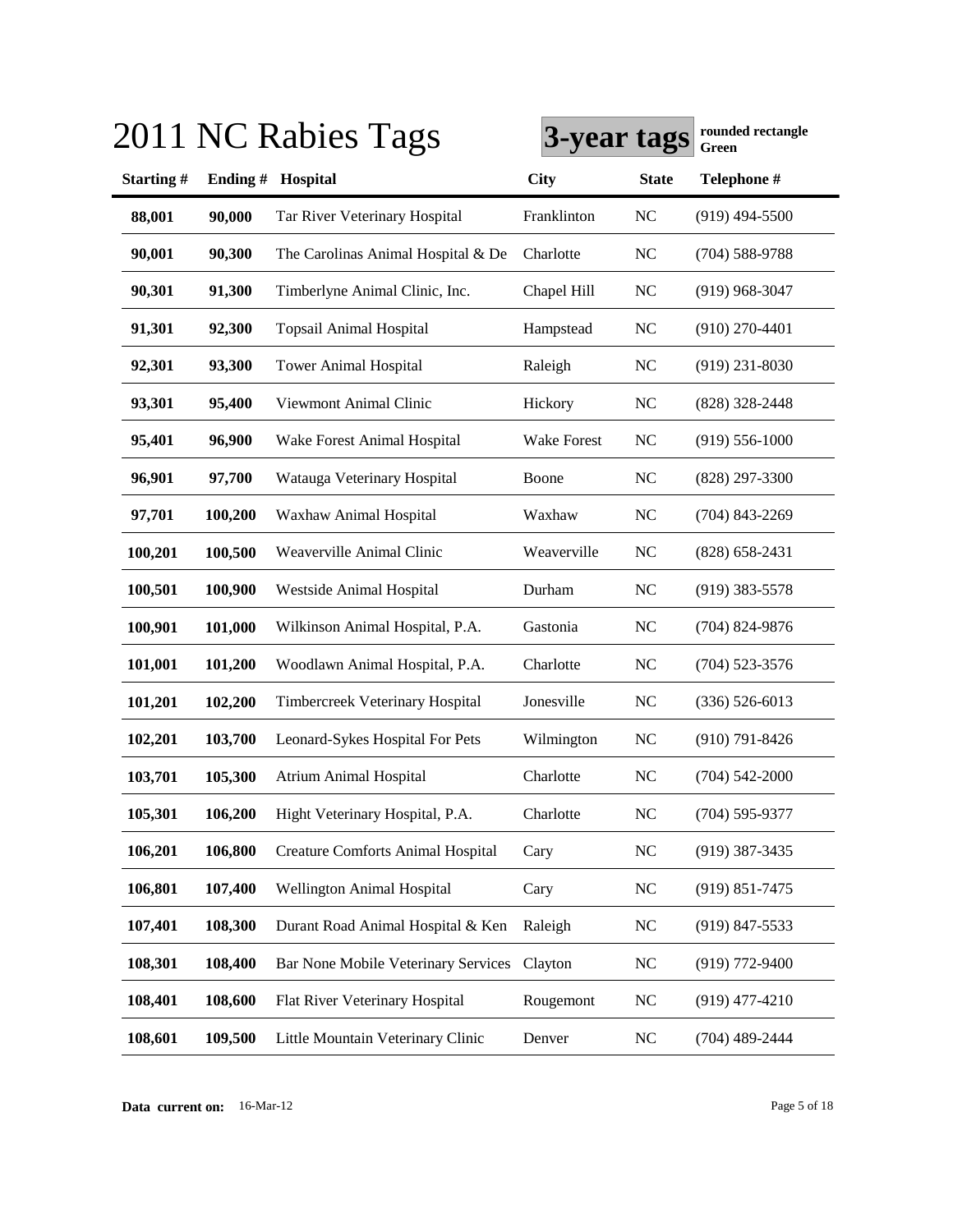|           |         | 2011 NC Rabies Tags                      | 3-year tags       |              | rounded rectangle<br>Green |
|-----------|---------|------------------------------------------|-------------------|--------------|----------------------------|
| Starting# | Ending# | Hospital                                 | <b>City</b>       | <b>State</b> | Telephone #                |
| 109,501   | 110,000 | Animal Kingdom Veterinary Hospital       | Cary              | <b>NC</b>    | $(919)$ 460-9111           |
| 110,001   | 110,500 | St. Francis Animal Hospital              | Durham            | <b>NC</b>    | $(919)$ 286-2727           |
| 110,501   | 110,800 | Spring Forest Animal Hospital, Inc.      | Raleigh           | <b>NC</b>    | $(919) 878 - 7387$         |
| 110,801   | 112,800 | Banfield Pet Hospital Raleigh #059       | Raleigh           | <b>NC</b>    | $(919) 790 - 8337$         |
| 112,801   | 113,400 | Banfield Pet Hospital #411 Winston-      | Winston-Salem     | NC           | $(336)$ 765-8339           |
| 113,401   | 114,400 | <b>James Landing Veterinary Hospital</b> | Jamestown         | <b>NC</b>    | $(336) 852 - 9800$         |
| 114,401   | 115,400 | West Cary Animal Hospital                | Cary              | <b>NC</b>    | $(919)$ 303-1611           |
| 115,401   | 117,400 | Lake Country Animal Hospital             | Roanoke Rapids NC |              | $(252)$ 308-1882           |
| 115,501   | 117,000 | <b>Bridges Mobile Services</b>           | Grover            | <b>NC</b>    | $(704)$ 937-3300           |
| 117,401   | 118,400 | Goose Creek Animal Hospital              | Sunbury           | <b>NC</b>    | $(252)$ 465-4831           |
| 118,401   | 120,400 | Magnolia Animal Hospital                 | Raleigh           | <b>NC</b>    | $(919) 873 - 9190$         |
| 120,401   | 121,900 | Porters Neck Veterinary Hospital         | Wilmington        | <b>NC</b>    | $(910) 686 - 6297$         |
| 121,901   | 122,000 | Eastern Equine Veterinary Clinic         | Walstonburg       | <b>NC</b>    | $(252)$ 753-3162           |
| 122,001   | 122,100 | Holmes Mobile Veterinary Service         | <b>Banner Elk</b> | <b>NC</b>    | $(828)$ 266-3959           |
| 122,601   | 123,600 | <b>Stoney Creek Animal Hospital</b>      | Charlotte         | <b>NC</b>    | $(704)$ 717-0616           |
| 123,601   | 124,100 | Animal Hospital of Peak Plaza            | Apex              | <b>NC</b>    | $(919)$ 362-0515           |
| 124,101   | 124,300 | Mobile Large Animal Veterinary Ser       | Troutman          | NC           | $(704)$ 528-1717           |
| 124,301   | 124,800 | HillTop Animal Hospital                  | Fuquay-Varina     | <b>NC</b>    | $(919) 552 - 5232$         |
| 124,801   | 125,200 | Spay Neuter Assistance Program           | New Hill          | NC           | $(919) 783 - 7627$         |
| 125,201   | 125,700 | 70 West Veterinary Hospital              | Havelock          | <b>NC</b>    | $(252)$ 447-9525           |
| 125,701   | 127,500 | Banfield Pet Hospital Charlotte #410     | Charlotte         | <b>NC</b>    | $(704)$ 599-3488           |
| 127,501   | 127,900 | Mobile Vet Care of S Charlotte           | Charlotte         | <b>NC</b>    | $(704)$ 458-4928           |
| 127,901   | 129,400 | Forest Hills Veterinary Hospital         | Wilmington        | <b>NC</b>    | $(910)$ 362-9955           |

**Data current on:** 16-Mar-12 Page 6 of 18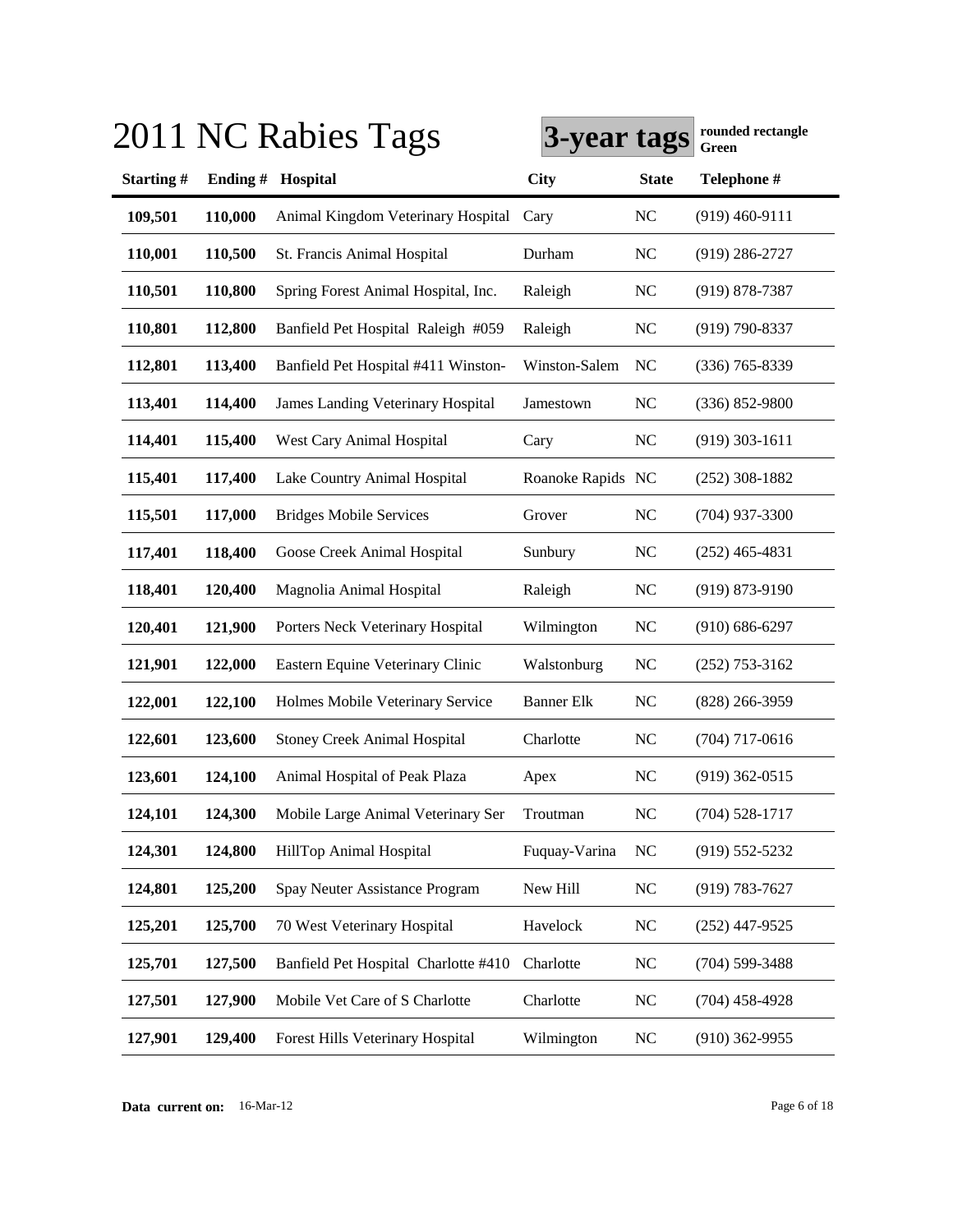|           |         | 2011 NC Rabies Tags                              | 3-year tags         |              | rounded rectangle<br>Green |
|-----------|---------|--------------------------------------------------|---------------------|--------------|----------------------------|
| Starting# | Ending# | Hospital                                         | <b>City</b>         | <b>State</b> | Telephone #                |
| 129,401   | 129,800 | Knightdale Community Animal Hospi Knightdale     |                     | <b>NC</b>    | $(919)$ 261-8811           |
| 129,801   | 130,800 | Academy East Veterinary Hospital                 | Fuquay-Varina       | <b>NC</b>    | $(919) 552 - 1040$         |
| 130,801   | 132,800 | Banfield Pet Hospital Wilmington #               | Wilmington          | <b>NC</b>    | $(910)$ 796-0401           |
| 132,801   | 133,300 | Frazier's Mobile Equine                          | Benson              | NC           | $(910)$ 578-8373           |
| 133,301   | 133,500 | Dr Kate's Mobile Veterinary Practice             | Raleigh             | <b>NC</b>    | $(919) 832 - 2000$         |
| 133,501   | 135,200 | Banfield Pet Hospital of Cary #595               | Cary                | <b>NC</b>    | $(919) 858 - 8450$         |
| 135,201   | 135,300 | Carolina Vet. Specialists Huntersville           | Huntersville        | <b>NC</b>    | $(704)$ 949-1100           |
| 135,301   | 135,900 | All Pets Animal Hospital of Sneads F             | <b>Sneads Ferry</b> | <b>NC</b>    | $(910)$ 327-1100           |
| 135,901   | 137,400 | Banfield Pet Hospital-Brier Creek #5             | Raleigh             | <b>NC</b>    | $(919) 806 - 2960$         |
| 137,401   | 137,500 | The Kindness Mobile Spay-Neuter Cl               | Maysville           | <b>NC</b>    | $(252)$ 422-6770           |
| 137,501   | 140,000 | Vets for Pets Animal Hospital of Dun Dunn        |                     | <b>NC</b>    | $(910) 892 - 3540$         |
| 140,001   | 141,300 | Banfield Pet Hospital-High Point #1              | <b>High Point</b>   | <b>NC</b>    | $(336) 884 - 4035$         |
| 141,301   | 142,000 | Caring Hearts Animal Hospital                    | Matthews            | <b>NC</b>    | (704) 893-2799             |
| 142,001   | 143,200 | Tabbs Creek Animal Hospital                      | Oxford              | <b>NC</b>    | $(919) 690 - 0024$         |
| 143,201   | 143,500 | Greystone Animal Hospital                        | Raleigh             | <b>NC</b>    | $(919) 676 - 1711$         |
| 143,501   | 145,000 | Banfield Pet Hospital- Wake Forest               | Wake Forest         | <b>NC</b>    | $(919) 562 - 3852$         |
| 145,001   | 145,500 | Banfield Pet Hospital #2229 Morrisvi Morrisville |                     | NC           | 919-467-1562               |
| 145,501   | 147,500 | Banfield Pet Hospital Jacksonville #             | Jacksonville        | NC           | $(910)$ 938-1627           |
| 147,701   | 147,800 | Clarksville Veterinary Clinic                    | Clarksville         | VA           | $(434)$ 374-0166           |
| 147,901   | 148,000 | Nature Veterinary Center                         | South Hill          | VA           | $(434)$ 447-3553           |
| 148,001   | 148,100 | Asheville Humane Society                         | Asheville           | <b>NC</b>    | $(828)$ 253-6807           |
| 148,101   | 158,100 | <b>Nash County Animal Control</b>                | Nashville           | <b>NC</b>    | $(252)$ 459-9855           |
| 153,001   | 163,200 | Burlington Animal Shelter/Adoption               | Haw River           | <b>NC</b>    | $(336)$ 578-0343           |

**Data current on:** 16-Mar-12 Page 7 of 18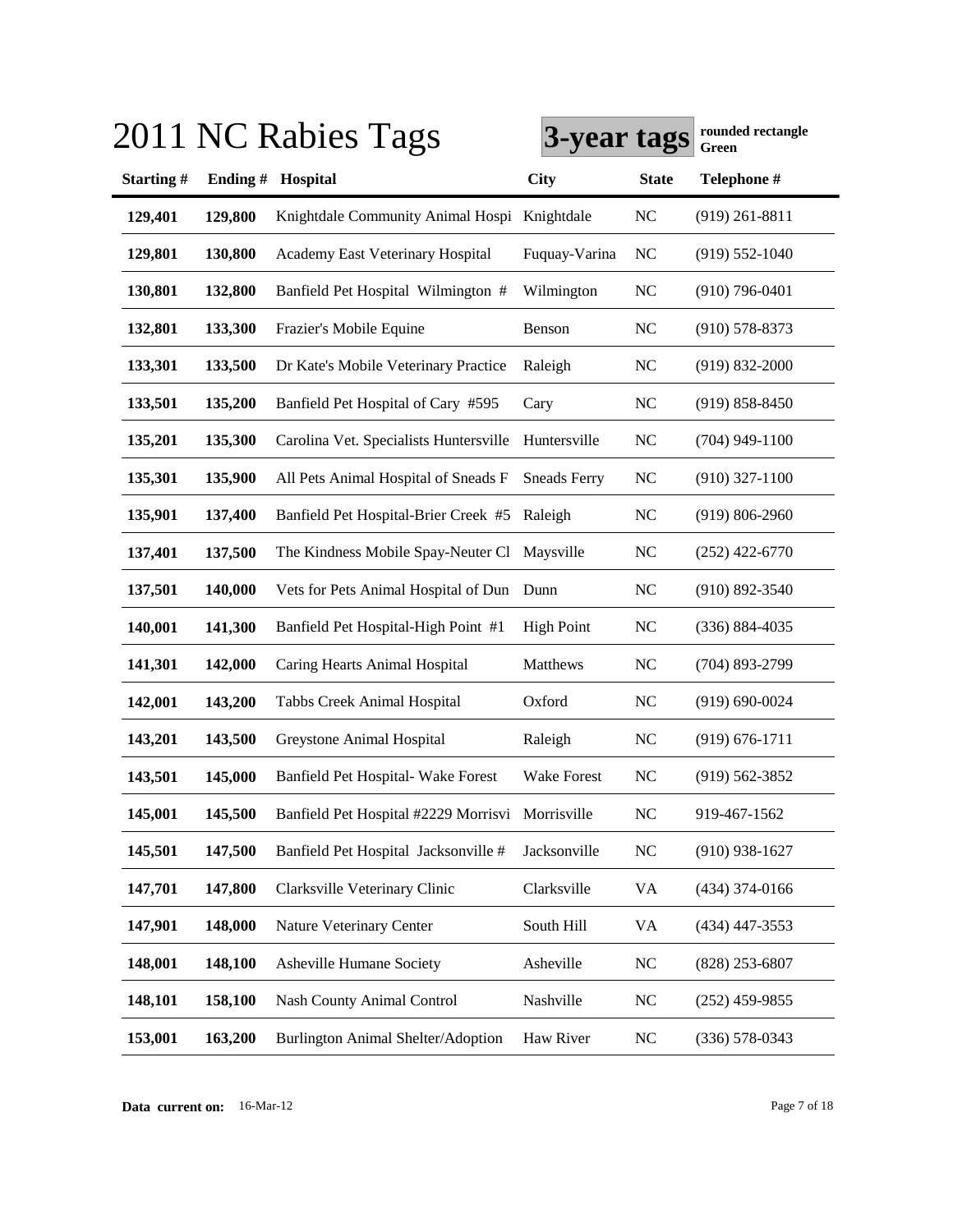|           |         | 2011 NC Rabies Tags                          | 3-year tags   |              | rounded rectangle<br>Green |
|-----------|---------|----------------------------------------------|---------------|--------------|----------------------------|
| Starting# | Ending# | Hospital                                     | <b>City</b>   | <b>State</b> | Telephone #                |
| 158,101   | 160,100 | <b>Iredell County Animal Control</b>         | Statesville   | <b>NC</b>    | $(704)$ 878-5424           |
| 160,101   | 160,300 | Humane Society of Concord/Greater            | Concord       | <b>NC</b>    | $(704) 782 - 9416$         |
| 160,301   | 161,000 | Davidson County Health Department            | Lexington     | <b>NC</b>    | $(336)$ 242-2310           |
| 161,001   | 163,000 | City of Charlotte/Mecklenburg Anim           | Charlotte     | <b>NC</b>    | $(704)$ 336-6695           |
| 163,201   | 165,700 | Wake County Animal Care & Control Raleigh    |               | NC           | (919) 212-7387             |
| 163,501   | 163,700 | North Wake Animal Hospital                   | Wake Forest   | NC           | $(919)$ 556-1121           |
| 165,701   | 167,700 | Banfield Pet Hospital S Durham #60           | Durham        | <b>NC</b>    | $(919)$ 402-8801           |
| 167,701   | 167,800 | Cashiers-Highlands Humane Society            | Cashiers      | <b>NC</b>    | (828) 743-5752             |
| 167,801   | 169,800 | Cumberland County Health Dept.               | Fayetteville  | <b>NC</b>    | $(910)$ 433-3673           |
| 169,801   | 169,900 | Durham County Animal Shelter                 | Durham        | <b>NC</b>    | $(919) 560 - 0640$         |
| 169,901   | 170,400 | Forsyth County Health Dept                   | Winston Salem | NC           | $(336)$ 703-3149           |
| 170,401   | 170,500 | Greene County Health Dept                    | Snow Hill     | <b>NC</b>    | $(252)$ 747-8183           |
| 170,501   | 171,000 | <b>NCSU CVM Mobile Surgery</b>               | Raleigh       | <b>NC</b>    | $(919) 606 - 2752$         |
| 171,001   | 171,500 | <b>NCSU CVM Pharmacy</b>                     | Raleigh       | <b>NC</b>    | $(919) 513 - 6572$         |
| 171,501   | 193,500 | New Hanover County Animal Control Wilmington |               | NC           | $(910)$ 798-7500           |
| 193,501   | 194,300 | Pet Overpopulation Patrol                    | Chapel Hill   | <b>NC</b>    | $(919)$ 942-2250           |
| 194,301   | 194,800 | Warrenton Animal Clinic                      | Warrenton     | NC           | $(252)$ 257-0737           |
| 194,801   | 195,000 | Close Calls, PLLC                            | Raleigh       | <b>NC</b>    | $(919) 749 - 3590$         |
| 195,001   | 195,300 | Healthy Pets Mobile Vet                      | Clayton       | <b>NC</b>    | $(919)$ 329-7387           |
| 195,301   | 196,800 | Banfield Pet Hospital of Apex #602           | Apex          | <b>NC</b>    | $(919)$ 387-0954           |
| 196,801   | 197,000 | Safe Haven for Cats, Attn: Dr. King          | Raleigh       | <b>NC</b>    | $(919) 872 - 1128$         |
| 197,001   | 200,000 | <b>Union County Animal Services Burea</b>    | Monroe        | <b>NC</b>    | $(704)$ 283-3548           |
| 200,001   | 200,100 | The Oaks Veterinary Clinic                   | Smithfield    | VA           | $(757)$ 357-2324           |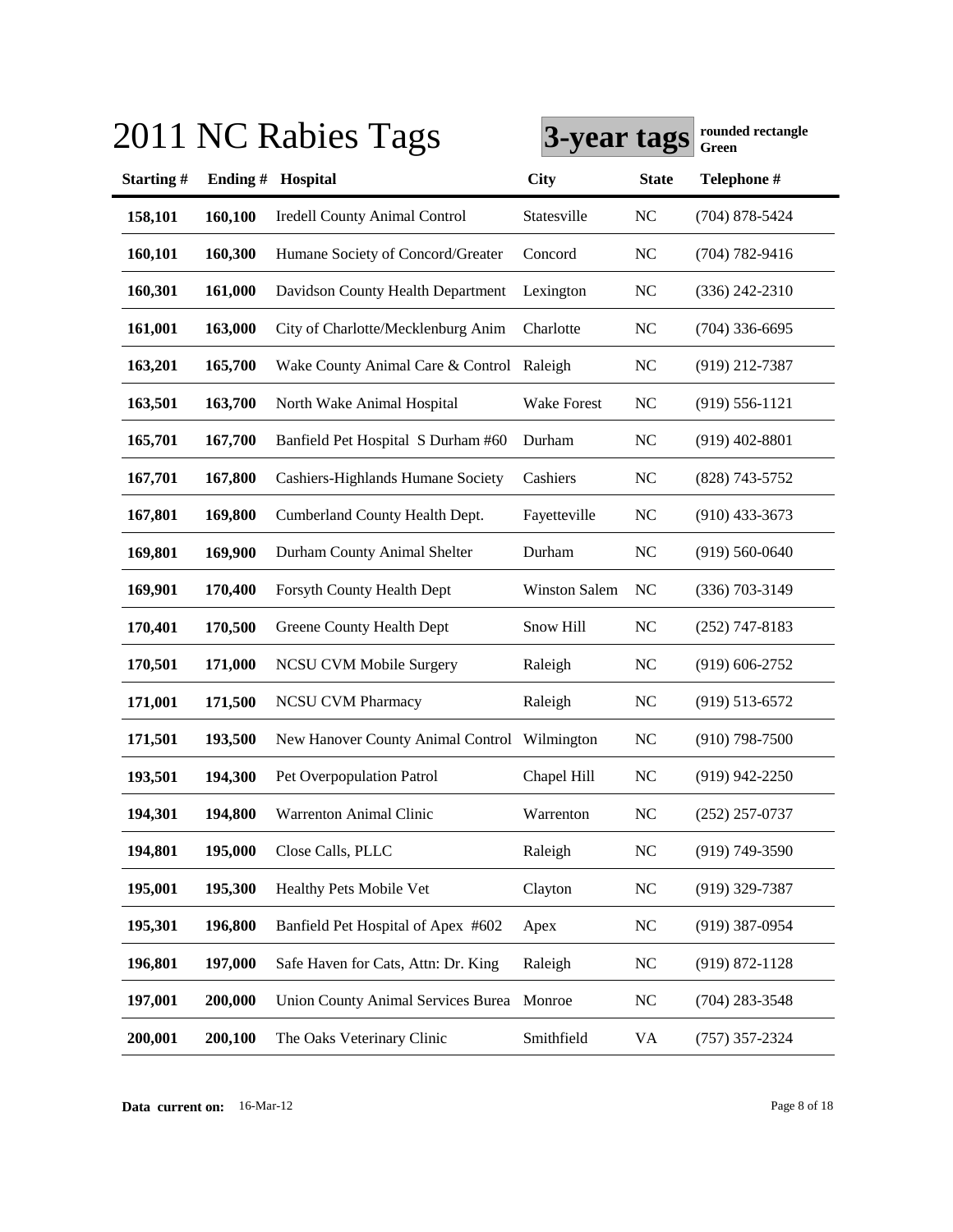|           |         | 2011 NC Rabies Tags                              | 3-year tags          |              | rounded rectangle<br>Green |
|-----------|---------|--------------------------------------------------|----------------------|--------------|----------------------------|
| Starting# | Ending# | Hospital                                         | <b>City</b>          | <b>State</b> | Telephone #                |
| 200,101   | 201,600 | Banfield Pet Hospital #1095 Mooresv              | Mooresville          | <b>NC</b>    | (704) 799-3812             |
| 202,101   | 202,700 | Heritage Animal Hospital                         | Wake Forest          | <b>NC</b>    | $(919)$ 453-1112           |
| 202,701   | 203,800 | Banfield Pet Hospital #412                       | Greensboro           | <b>NC</b>    | $(336) 852 - 6121$         |
| 203,801   | 204,100 | Banfield Pet Hospital #414 Winston               | <b>Winston Salem</b> | NC           | $(336)$ 377-3026           |
| 204,101   | 204,400 | Mitchell County Animal Rescue Shelt Spruce Pines |                      | <b>NC</b>    | $(828)$ 765-6952           |
| 204,401   | 204,600 | <b>Foothills Humane Society</b>                  | Columbus             | <b>NC</b>    | $(828)$ 863-4444           |
| 204,601   | 205,600 | Riverbend Swine Consulting, PC                   | Goldsboro            | <b>NC</b>    | $(919) 731 - 3002$         |
| 205,601   | 207,100 | Banfield Pet Hospital #415 Fayettevi             | Fayetteville         | <b>NC</b>    | $(910) 864 - 1337$         |
| 207,101   | 209,100 | <b>Buckley Animal Hospital</b>                   | Charlotte            | <b>NC</b>    | $(704)$ 540-5077           |
| 209,101   | 209,900 | Banfield Pet Hospital of Arden #1207 Arden       |                      | <b>NC</b>    | $(828) 681 - 0519$         |
| 209,901   | 210,400 | <b>Tyson Animal Hospital</b>                     | Durham               | <b>NC</b>    | $(919) 544 - 8297$         |
| 210,401   | 210,700 | Vet Mobile, PLLC                                 | Cary                 | <b>NC</b>    | $(919)$ 467-6297           |
| 210,701   | 211,400 | Banfield Pet Hospital - Sou. Pines #1            | Aberdeen             | <b>NC</b>    | $(910)$ 692-4931           |
| 211,401   | 212,900 | Four Paws Veterinary Hospital                    | Southport            | <b>NC</b>    | $(910)$ 457-7387           |
| 212,901   | 213,500 | <b>Grassy Creek Animal Hospital</b>              | King                 | <b>NC</b>    | $(336)$ 983-2011           |
| 213,501   | 213,900 | Homeward Bound Mobile Vet Servic                 | Raleigh              | <b>NC</b>    | $(919)$ 847-2500           |
| 213,901   | 214,300 | Carolina Animal Hospital of Creedm               | Creedmoor            | NC           | $(919)$ 528-0606           |
| 214,301   | 214,500 | Cary Animal Control                              | Cary                 | <b>NC</b>    | $(919)$ 319-4517           |
| 214,501   | 216,500 | North End Veterinary Clinic                      | Lumberton            | <b>NC</b>    | $(910)$ 738-9368           |
| 216,501   | 216,600 | Holistic Mobile Veterinary Services              | Asheville            | <b>NC</b>    | $(828)$ 278-0450           |
| 216,601   | 216,700 | Southport Oak Island Animal Rescue               | Southport            | <b>NC</b>    | $(910)$ 457-6340           |
| 216,701   | 21,700  | <b>Outback Mobile Veterinary Services</b>        | Morganton            | <b>NC</b>    | $(828)$ 448-9295           |
| 217,001   | 217,200 | Chapel Hill Mobile Vet House Calls               | Chapel Hill          | <b>NC</b>    | $(919)$ 357-3440           |

**Data current on:** 16-Mar-12 Page 9 of 18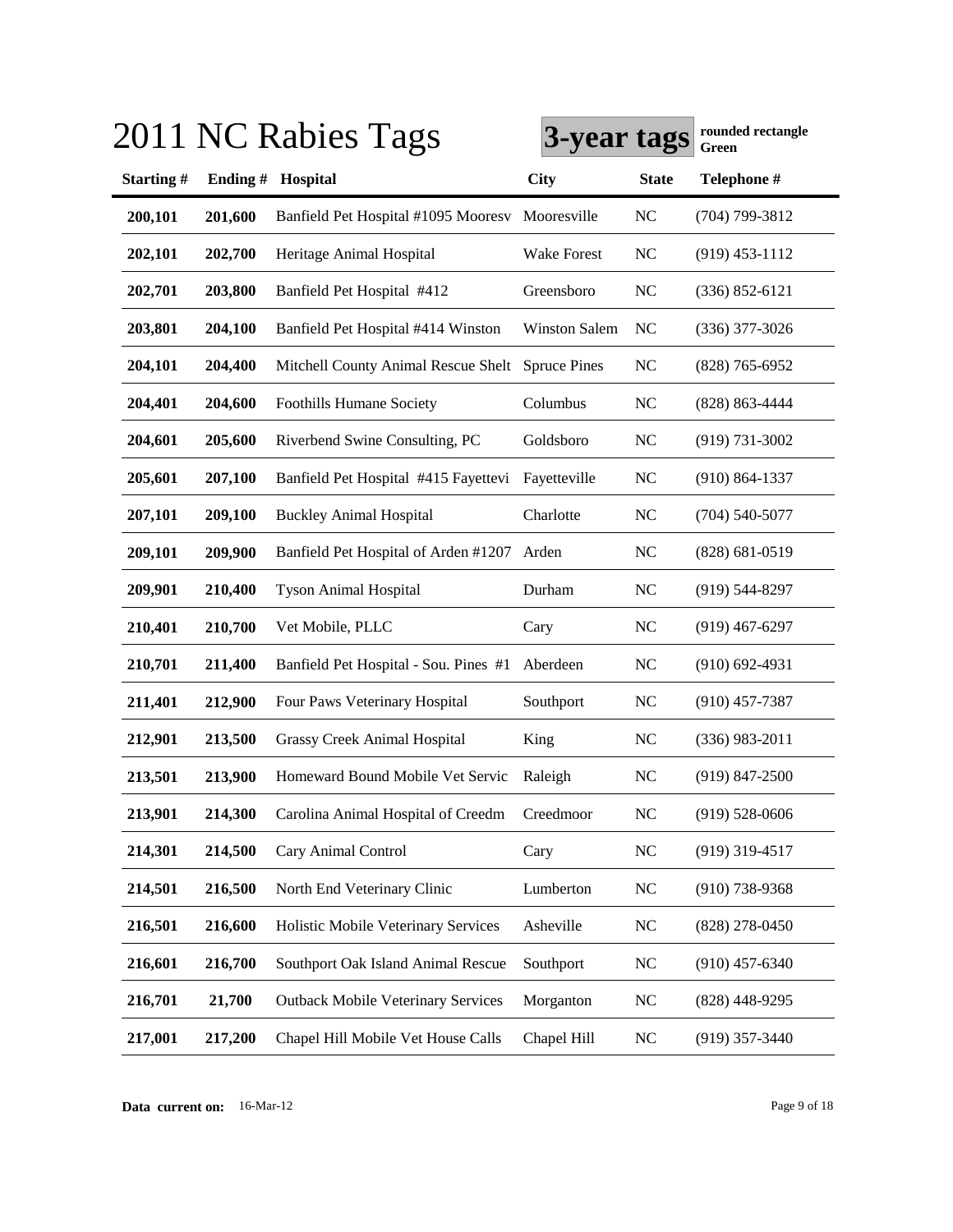|           |         | 2011 NC Rabies Tags                               | 3-year tags           |              | rounded rectangle<br>Green |
|-----------|---------|---------------------------------------------------|-----------------------|--------------|----------------------------|
| Starting# | Ending# | Hospital                                          | <b>City</b>           | <b>State</b> | Telephone #                |
| 217,201   | 217,300 | Yellowhorse Mobile Vet Service                    | Concord               | <b>NC</b>    | $(704)$ 305-3673           |
| 217,301   | 217,600 | Heart and Hand Vet Hospital                       | Charlotte             | <b>NC</b>    | $(704) 573 - 2744$         |
| 217,601   | 218,100 | The Country Vet Mobile Veterinarian               | Hollywood             | MD           | 704-572-2251               |
| 218,101   | 218,200 | Wellspring Holistic Vet Care                      | Castle Hayne          | <b>NC</b>    | $(910) 763 - 1230$         |
| 218,201   | 218,300 | Tram Road Animal Hospital                         | Clinton               | <b>NC</b>    | $(910)$ 592-3102           |
| 218,301   | 219,100 | Banfield Pet Hospital #1846 Morehea Morehead City |                       | NC           | $(252)$ 247-4442           |
| 219,101   | 219,500 | Dilworth Animal Hospital                          | Charlotte             | <b>NC</b>    | $(9704) 575 - 7354$        |
| 219,501   | 219,800 | Mobile Laser Veterinary Services                  | Raleigh               | <b>NC</b>    | $(919) 720 - 6686$         |
| 219,801   | 220,800 | Banfield Pet Hospital #1510                       | Charlotte             | NC           | $(704)$ 599-2957           |
| 220,801   | 221,400 | Banfield Pet Hospital #1511 Blacken               | Charlotte             | <b>NC</b>    | $(704)$ 844-6676           |
| 221,401   | 221,700 | Cedarwood Mobile Veterinary Servic                | <b>Willow Springs</b> | <b>NC</b>    | $(919)$ 422-8561           |
| 221,701   | 221,800 | Cats Amore Mobile Vet Practice                    | Mocksville            | <b>NC</b>    | $(336)$ 406-2155           |
| 221,801   | 222,800 | Care First Animal Hospital at Grace               | Morrisville           | <b>NC</b>    | 919-462-1212               |
| 222,801   | 223,400 | Albermarle Mobile Veterinary Servic               | Hertford              | <b>NC</b>    | 252-562-4884               |
| 223,401   | 223,500 | Piedmont Equine Mobile Veterinary                 | Marshville            | <b>NC</b>    | $(704)$ 989-3933           |
| 223,501   | 224,900 | Care First Animal Hospital at Glenwo Raleigh      |                       | <b>NC</b>    | $(919) 783 - 7387$         |
| 224,901   | 225,600 | Banfield, Pet Hospital Asheville #120 Asheville   |                       | NC           | $(828)$ 298-1800           |
| 225,601   | 225,900 | <b>Cotswold Animal Hospital</b>                   | Charlotte             | <b>NC</b>    | $(704)$ 365-3787           |
| 225,901   | 226,200 | Surry Spay Neuter Clinic                          | Ararat                | <b>NC</b>    | $(336)$ 756-2578           |
| 226,201   | 226,500 | Harmony Animal Hospital                           | Apex                  | <b>NC</b>    | $(919)$ 303-3456           |
| 226,501   | 226,600 | Paws At Your Doorstep Mobile Vet S                | Cary                  | <b>NC</b>    | 919-247-2670               |
| 226,601   | 226,700 | Health in Harmony Int. Mobile Vet S               | Apex                  | <b>NC</b>    | 919-924-4429               |
| 226,801   | 226,900 | Alexander At The Park Vet Hospital                | Durham                | <b>NC</b>    | 919-484-9909               |

**Data current on:** 16-Mar-12 Page 10 of 18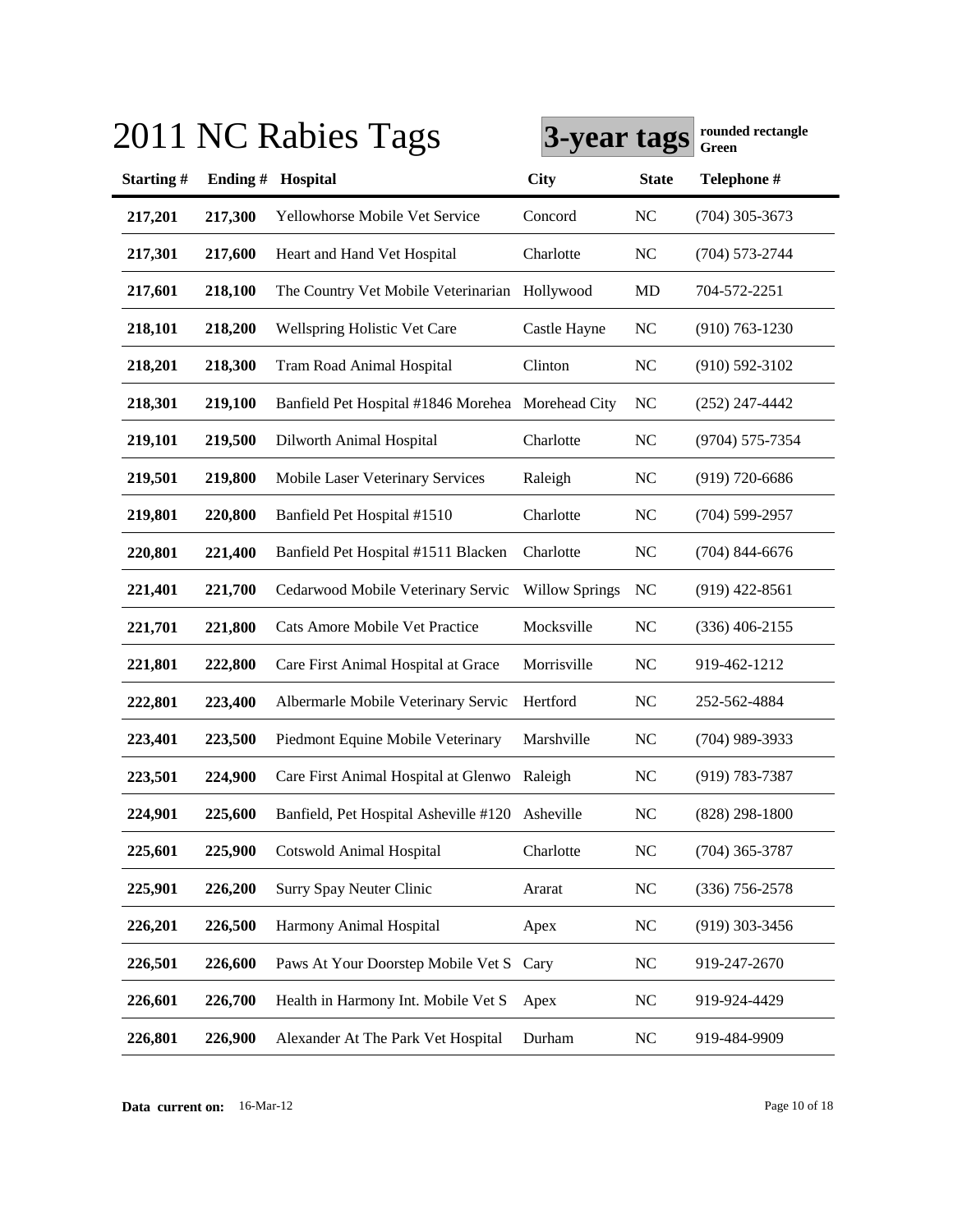|           |         | 2011 NC Rabies Tags                        | 3-year tags       |              | rounded rectangle<br>Green |
|-----------|---------|--------------------------------------------|-------------------|--------------|----------------------------|
| Starting# | Ending# | Hospital                                   | <b>City</b>       | <b>State</b> | Telephone #                |
| 226,901   | 227,000 | Mobile Equine & House Call Service         | Charlotte         | <b>NC</b>    | 704-541-3966               |
| 227,101   | 227,400 | Downtown Mobile Vet Service                | Raleigh           | <b>NC</b>    | 919-917-8312               |
| 227,401   | 227,900 | Keel's Critter Mobile Service              | Robersonville     | NC           | $(252)$ 531-4105           |
| 227,901   | 228,900 | <b>Burlington Road Animal Hospital</b>     | Greensboro        | <b>NC</b>    | $(336)$ 375-3939           |
| 228,901   | 229,000 | Triangle Veterinary Referral Hospital      | Durham            | <b>NC</b>    | 919-489-0615               |
| 229,001   | 229,100 | All Paws Pet Emergency Hospital            | <b>Burlington</b> | <b>NC</b>    | 336-681-4317               |
| 229,101   | 229,400 | <b>Carteret County Animal Control</b>      | Morehead City     | NC           | 252-728-8585               |
| 229,401   | 229,900 | Humane Society Spay/Neuter                 | Charlotte         | <b>NC</b>    | $(704)$ 333-4130           |
| 230,901   | 230,400 | Port City Animal Hospital                  | Wilmington        | <b>NC</b>    | 910-452-4093               |
| 231,401   | 232,200 | Banfield Pet Hospital #2128 Sharon         | Charlotte         | <b>NC</b>    | 704-364-4171               |
| 232,201   | 232,300 | NorthLake Mobile Vet Equine Servic         | Huntersville      | <b>NC</b>    | 704-883-2243               |
| 232,301   | 232,400 | Medicine Man Mobile Vet                    | Morganton         | <b>NC</b>    | $(828)$ 439-3905           |
| 232,401   | 233,400 | Banfield Pet Hospital #1509                | Charlotte         | <b>NC</b>    | $(704)$ 583-9440           |
| 233,401   | 233,500 | Veterinary Spec Hospital of the Carol Cary |                   | <b>NC</b>    | $(919)$ 233-4911           |
| 233,501   | 233,600 | NCSU, CVM, Lab Animal Resources            | Raleigh           | <b>NC</b>    | $(919) 513 - 6280$         |
| 233,601   | 233,800 | Banfield Pet Hospital #610                 | Greenville        | NC           | 252-756-3145               |
| 233,801   | 233,900 | Pleasant Garden Animal Hospital            | Greensboro        | NC           | $(336)$ 676-8387           |
| 233,901   | 234,000 | Dr Larry Watts                             | Statesville       | NC           | $(704)$ 878-2371           |
| 234,001   | 234,200 | Vale Veterinary Hospital PLLC              | Vale              | <b>NC</b>    | $(704)$ 462-2901           |
| 234,201   | 234,300 | Polk County Animal Control                 | Columbus          | <b>NC</b>    | $(828) 894 - 3001$         |
| 234,301   | 234,500 | Lexington Large Animal Medicine &          | Lexington         | <b>NC</b>    | $(336)$ 787-4901           |
| 234,501   | 234,700 | West Lincoln Veterinary Hospital           | Vale              | <b>NC</b>    | 704-276-1556               |
| 234,701   | 234,800 | Cashiers-Highlands Humane Society          | Cashiers          | <b>NC</b>    | (828) 743-5752             |

**Data current on:** 16-Mar-12 Page 11 of 18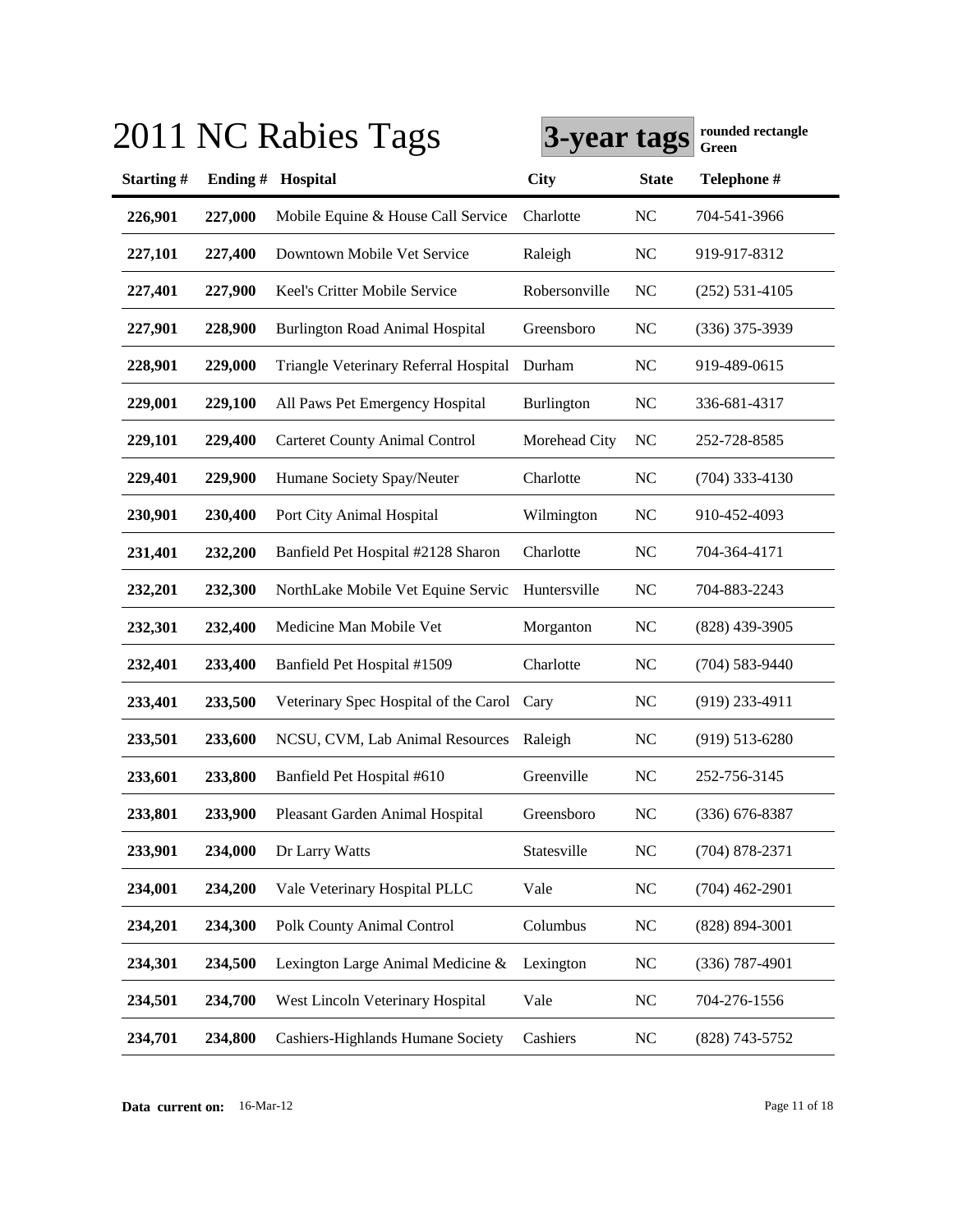|           |         | 2011 NC Rabies Tags                              | 3-year tags       |              | rounded rectangle<br>Green |
|-----------|---------|--------------------------------------------------|-------------------|--------------|----------------------------|
| Starting# | Ending# | Hospital                                         | <b>City</b>       | <b>State</b> | Telephone #                |
| 234,801   | 234,900 | Fur Feathers & Scale Mobile Vet Ser              | Jacksonville      | NC           | 210-722-3924               |
| 234,901   | 236,900 | Banfield Pet Hospital #413                       | Greensboro        | NC           | $(336)$ 545-8333           |
| 236,901   | 237,200 | Western Wake Veterinary Service                  | Apex              | NC           | $(919)$ 362-1344           |
| 237,201   | 237,400 | <b>Hyde County Animal Services</b>               | Fairfield         | NC           | $(252)$ 945-5543           |
| 237,401   | 238,400 | Banfield Pet Hospital Garner #597                | Garner            | NC           | $(919)$ 661-1926           |
| 238,401   | 239,400 | Dr. P J Boatwright                               | <b>Brevard</b>    | NC           | (828) 553-5792             |
| 239,401   | 241,400 | Thomasville Veterinary Hospital, P.A Thomasville |                   | NC           | $(336)$ 475-9119           |
| 241,401   | 243,900 | Banfield Pet Hospital Matthews #40               | Matthews          | NC           | $(704)$ 847-7001           |
| 241,401   | 245,400 | Banfield Pet Hospital Pineville #407 Pineville   |                   | NC           | $(704)$ 542-8339           |
| 243,901   | 244,400 | Animal Hospital                                  | Whiteville        | NC           | $(910)$ 642-3221           |
| 245,401   | 247,400 | Wilmington Animal Health Care                    | Wilmington        | <b>NC</b>    | $(910) 791 - 7101$         |
| 247,401   | 247,900 | Banfield Pet Hospital White Oak #1               | Garner            | NC           | $(919)$ 771-2344           |
| 247,901   | 249,400 | Alamance Animal Emergency Hospit                 | <b>Burlington</b> | NC           | $(336)$ 228-7226           |
| 249,401   | 251,000 | <b>Cherokee County Health Department</b>         | Murphy            | <b>NC</b>    | $(828)$ 835-3853           |
| 251,001   | 251,700 | <b>Central Animal Hospital</b>                   | Fayetteville      | <b>NC</b>    | $(910)$ 484-5104           |
| 251,701   | 252,500 | <b>Plantation Animal Hospital</b>                | Clayton           | <b>NC</b>    | $(919)$ 359-9977           |
| 252,501   | 253,200 | <b>Armstrong Animal Clinic</b>                   | Charlotte         | NC           | $(704)$ 334-1996           |
| 253,201   | 253,300 | Bear Creek Mobile Vet Service                    | Alermarle         | <b>NC</b>    | $(704)$ 463-7677           |
| 253,301   | 253,400 | Whispering Waters Animal Care/Mo                 | Boone             | <b>NC</b>    | $(828)$ 264-8077           |
| 253,401   | 254,100 | Banfield Pet Hospital #1508                      | Concord           | <b>NC</b>    | $(704) 782 - 3921$         |
| 254,101   | 254,400 | Paws & Claws Mobile Vet                          | Huntersville      | <b>NC</b>    | $(704)$ 779-4200           |
| 254,401   | 255,000 | Veterinary House Calls of Hickory                | Hickory           | NC           | $(828)$ 345-1998           |
| 255,001   | 255,200 | Ambassador Mobile Veterinarian Ser               | Greensboro        | NC           | $(336)$ 379-1227           |

**Data current on:** 16-Mar-12 Page 12 of 18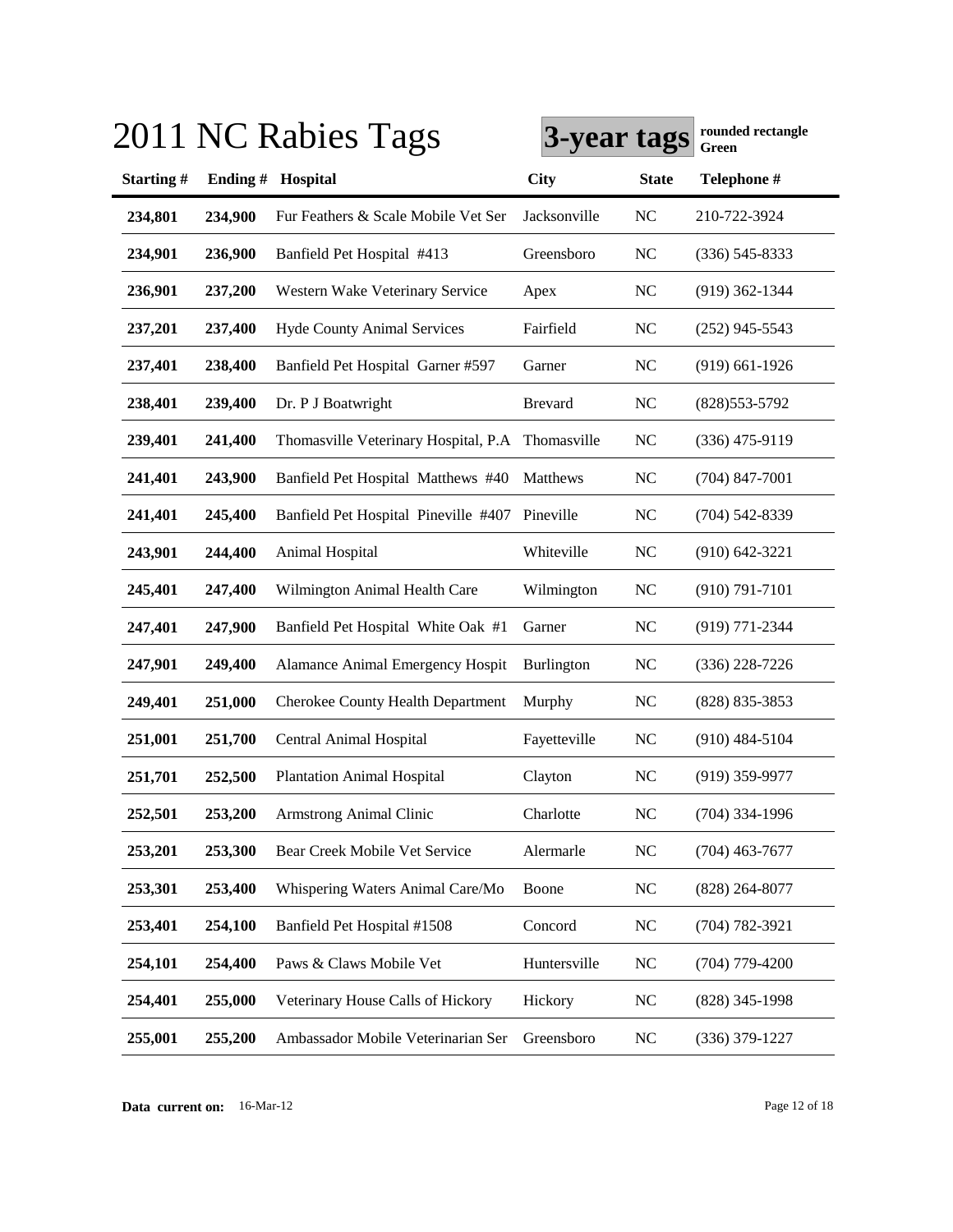|           |         | 2011 NC Rabies Tags                   | 3-year tags          |              | rounded rectangle<br>Green |
|-----------|---------|---------------------------------------|----------------------|--------------|----------------------------|
| Starting# | Ending# | Hospital                              | <b>City</b>          | <b>State</b> | Telephone #                |
| 255,201   | 255,300 | Large Animal Veterinary Services      | Youngsville          | NC           | $(919) 554 - 1176$         |
| 255,401   | 255,500 | Dr. Don Feldman                       | Durham               | NC           | 901-606-4989               |
| 255,501   | 255,700 | Dr Charles Loops                      | Pittsboro            | NC           | $(919) 542 - 0442$         |
| 255,701   | 256,100 | Pamlico Co Health Dept                | Bayboro              | <b>NC</b>    | $(252)$ 745-5634           |
| 256,101   | 256,400 | <b>Carteret County Animal Control</b> | Morehead City        | NC           | 252-728-8585               |
| 256,401   | 256,700 | Mobile Vet to Pet Service & Clinic    | Hickory              | <b>NC</b>    | $(828)$ 446-9838           |
| 256,701   | 256,800 | Maiden Equine Hospital                | Maiden               | NC           | $(828)$ 428-8093           |
| 256,801   | 256,900 | Dr. Colette A. Kirk                   | <b>Winston Salem</b> | NC           | 205-225-9699               |
| 256,901   | 257,200 | Vale Veterinary Hospital PLLC         | Vale                 | NC           | $(704)$ 462-2901           |
| 257,201   | 257,300 | Lake Norman Equine Clinic             | Mooresville          | <b>NC</b>    | $(704)$ 278-0321           |
| 257,301   | 258,600 | Banfield Pet Hospital Knightdale #19  | Knightdale           | <b>NC</b>    | $(919)$ 266-1747           |
| 258,601   | 258,700 | Natural Wellness Mobile Vet           | Fayetteville         | <b>NC</b>    | 910-728-6554               |
| 258,701   | 258,800 | Carolina Vet. Specialists Charlotte   | Charlotte            | <b>NC</b>    | $(704) 504 - 9608$         |
| 258,801   | 259,700 | Appalachian-New River Veter. Assoc    | Boone                | <b>NC</b>    | $(828)$ 264-5621           |
| 259,701   | 260,000 | Spay Neuter Vet Clinic of Sandhills   | Vass                 | <b>NC</b>    | $(910) 692 - 3499$         |
| 260,001   | 260,100 | Phillips Animal Medical Hospital      | Gastonia             | <b>NC</b>    | $(704)$ 867-3514           |
| 260,101   | 260,200 | East Wake Animal Hospital             | Zebulon              | <b>NC</b>    | 919-375-4180               |
| 260,201   | 260,300 | Mid State Equine Hospital             | Liberty              | NC           | $(336) 622 - 7447$         |
| 260,301   | 260,400 | All Creatures Pet Hospital            | <b>Stanley</b>       | <b>NC</b>    | $(704)$ 263-1366           |
| 260,401   | 262,300 | Animal Hospital of Kannapolis         | Kannapolis           | <b>NC</b>    | $(704)$ 938-4606           |
| 262,301   | 262,400 | Friend Mobile Vet Service             | Apex                 | <b>NC</b>    | 919-800-8499               |
| 262,401   | 263,400 | <b>Bladen Animal Hospital</b>         | Elizabethtown        | <b>NC</b>    | $(910) 862 - 3960$         |
| 263,401   | 264,900 | <b>Bunn Animal Hospital</b>           | <b>Bunn</b>          | <b>NC</b>    | $(919)$ 496-7401           |

# $3.911 \times 10^{-4}$   $r_{\text{e}} = T_{\text{e}}$

**Data current on:** 16-Mar-12 Page 13 of 18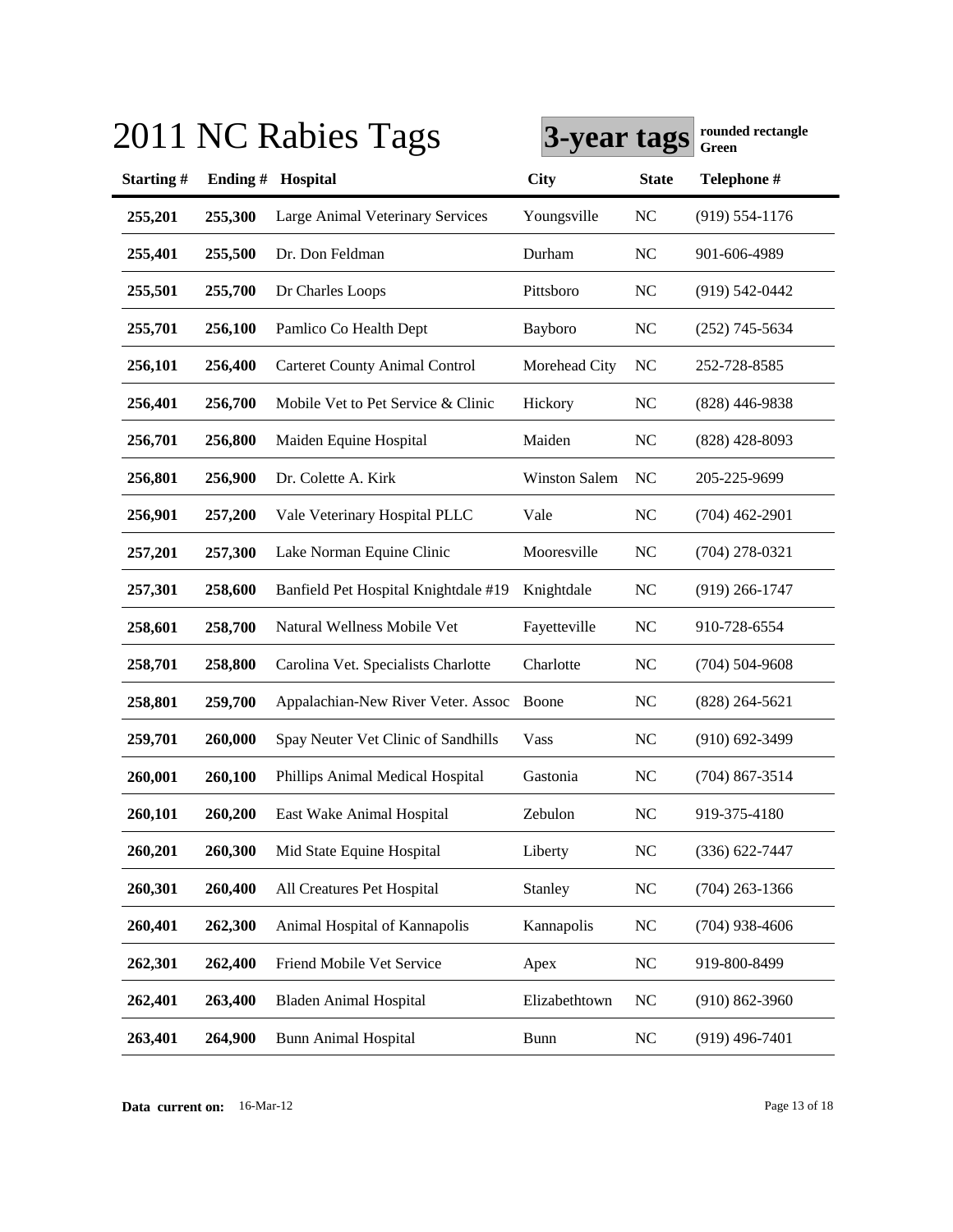|           |         | 2011 NC Rabies Tags                           | 3-year tags  |              | rounded rectangle<br>Green |
|-----------|---------|-----------------------------------------------|--------------|--------------|----------------------------|
| Starting# | Ending# | Hospital                                      | <b>City</b>  | <b>State</b> | Telephone #                |
| 264,901   | 266,400 | Wayne County Animal Control                   | Goldsboro    | NC           | $(919) 731 - 1439$         |
| 266,401   | 267,000 | Banfield Pet Hospital #1413                   | Burlington   | NC           | $(336) 524-9106$           |
| 267,001   | 267,200 | Dr Ivey Smith                                 | Snow Hill    | NC           | $(252)$ 714-9581           |
| 267,201   | 267,400 | UNC-Chapel Hill                               | Chapel Hill  | NC           | $(919)$ 966-2906           |
| 267,401   | 267,900 | Animal Hospital of Mebane                     | Mebane       | NC           | $(919)$ 304-1600           |
| 267,901   | 269,300 | Care First Animal Hospital at Oberlin         | Raleigh      | NC           | $(919) 832 - 3107$         |
| 269,801   | 270,500 | Northampton County Health Dept                | Jackson      | NC           | $(252) 534 - 5841$         |
| 270,501   | 271,100 | Banfield Pet Hospital - Hickory #41           | Hickory      | NC           | $(828)$ 261-0356           |
| 271,101   | 271,400 | <b>ABEVET</b>                                 | Pittsboro    | NC           | $(919)$ 933-8680           |
| 271,401   | 271,900 | Halifax County Health Dept ATTN: J            | Halifax      | NC           | $(252) 583 - 6651$         |
| 271,901   | 272,000 | Dr Carolyn Smoak                              | Raeford      | <b>NC</b>    | $(910)$ 904-5677           |
| 272,001   | 272,100 | Apex Veterinary Hosp. Small Animal            | Apex         | <b>NC</b>    | $(919)$ 362-8878           |
| 272,101   | 272,400 | Carolina Forest Animal Clinic                 | Jacksonville | <b>NC</b>    | 910-347-1219               |
| 272,401   | 272,500 | Louisburg Veterinary Clinic                   | Louisburg    | <b>NC</b>    | 919-496-2638               |
| 272,501   | 272,700 | Paws At Your Doorstep Mobile Vet S Cary       |              | <b>NC</b>    | 919-247-2670               |
| 272,701   | 272,800 | Pampered Pets Mobile Veterinary Ser Wadesboro |              | <b>NC</b>    | 704-694-3429               |
| 272,801   | 272,900 | <b>Bullock Animal Clinic</b>                  | New Bern     | <b>NC</b>    | $(252) 637 - 6161$         |
| 272,901   | 273,000 | Small Ruminant & Camelid Mobile V             | Hillborough  | <b>NC</b>    | 919-618-1322               |
| 273,001   | 273,100 | New Life Mobile Vet Service                   | Surf City    | <b>NC</b>    | 910-791-1446               |
| 273,101   | 273,200 | Carolina Veterinary Specialists               | Matthews     | <b>NC</b>    | 704-815-3939               |
| 273,201   | 273,600 | Carolina Veterinary Care Clinic               | Huntersville | <b>NC</b>    | 704-439-0600               |
| 273,601   | 273,800 | East Wake Animal Hospital                     | Zebulon      | <b>NC</b>    | 919-375-4180               |
| 273,801   | 273,900 | Maple Veterinary Mobile Services              | Monroe       | <b>NC</b>    | 704-635-7788               |

# $3.911 \times 10^{-4}$   $r_{\text{e}} = T_{\text{e}}$

**Data current on:** 16-Mar-12 Page 14 of 18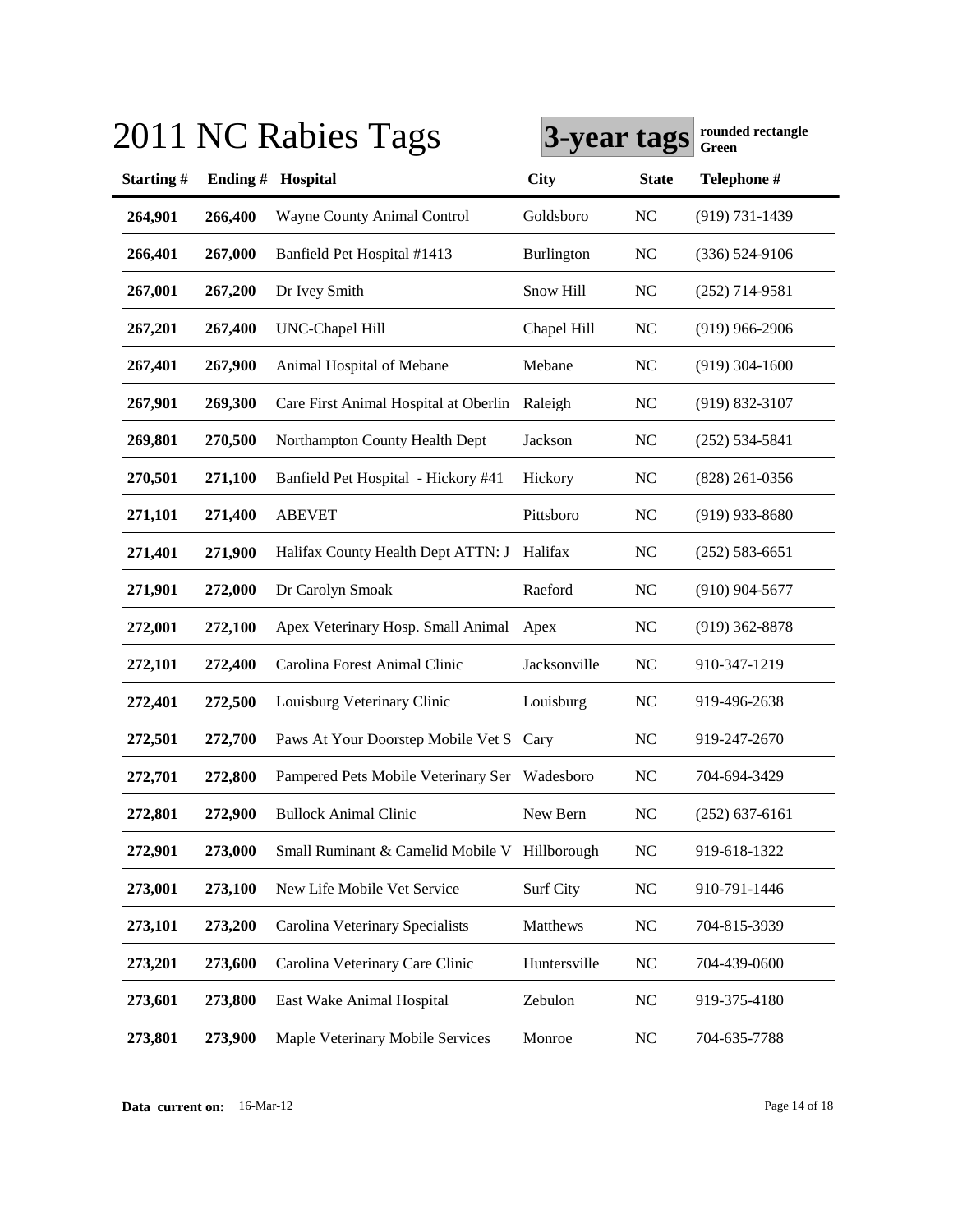|           |         | 2011 NC Rabies Tags                          | 3-year tags       |              | rounded rectangle<br><b>Green</b> |
|-----------|---------|----------------------------------------------|-------------------|--------------|-----------------------------------|
| Starting# |         | Ending # Hospital                            | <b>City</b>       | <b>State</b> | Telephone #                       |
| 273,901   | 274,400 | Banfield Pet Hospital Garner #597            | Garner            | <b>NC</b>    | $(919)$ 661-1926                  |
| 274,401   | 274,900 | Gandy Animal Hospital                        | Rockingham        | <b>NC</b>    | $(910)$ 997-2518                  |
| 274,901   | 275,100 | Animal Hospital of Mebane                    | Mebane            | <b>NC</b>    | $(919)$ 304-1600                  |
| 275,101   | 275,300 | Albermarle Mobile Veterinary Servic          | Hertford          | <b>NC</b>    | 252-562-4884                      |
| 275,301   | 275,600 | Park Cedar Animal Hospital, P.A.             | Charlotte         | <b>NC</b>    | $(704)$ 541-3022                  |
| 275,601   | 275,800 | <b>Outback Mobile Veterinary Services</b>    | Morganton         | <b>NC</b>    | $(828)$ 448-9295                  |
| 275,801   | 276,200 | Knightdale Community Animal Hospi Knightdale |                   | <b>NC</b>    | $(919)$ 261-8811                  |
| 276,201   | 276,400 | Louisburg Veterinary Clinic                  | Louisburg         | <b>NC</b>    | 919-496-2638                      |
| 276,401   | 277,400 | Banfield Pet Hospital White Oak #1           | Garner            | <b>NC</b>    | (919) 771-2344                    |
| 277,401   | 281,400 | Banfield Pet Hospital N Durham #5            | Durham            | <b>NC</b>    | $(919) 620 - 8142$                |
| 281,401   | 281,600 | Banfield Pet Hospital #610                   | Greenville        | <b>NC</b>    | 252-756-3145                      |
| 281,601   | 281,700 | Dr. Elizabeth Biggs                          | Raleigh           | <b>NC</b>    | 919-844-7714                      |
| 281,701   | 281,800 | Vale Veterinary Hospital PLLC                | Vale              | NC           | $(704)$ 462-2901                  |
| 281,801   | 281,900 | Bear Creek Mobile Vet Service                | Alermarle         | NC           | $(704)$ 463-7677                  |
| 281,901   | 282,400 | Small Paws Veterinary Clinic                 | Elizabeth City    | <b>NC</b>    | 252-384-0109                      |
| 282,401   | 282,600 | Harmony Animal Hospital                      | Apex              | <b>NC</b>    | $(919)$ 303-3456                  |
| 282,601   | 282,700 | Mobile Equine & House Call Service           | Charlotte         | <b>NC</b>    | 704-541-3966                      |
| 282,701   | 282,800 | Ambassador Mobile Veterinarian Ser           | Greensboro        | NC           | $(336)$ 379-1227                  |
| 282,801   | 283,000 | Surry Spay Neuter Clinic                     | Ararat            | <b>NC</b>    | $(336)$ 756-2578                  |
| 283,001   | 283,200 | Paws At Your Doorstep Mobile Vet S           | Cary              | <b>NC</b>    | 919-247-2670                      |
| 283,201   | 283,900 | Banfield Pet Hospital #1510                  | Charlotte         | <b>NC</b>    | $(704)$ 599-2957                  |
| 283,901   | 284,700 | Banfield Pet Hospital #1413                  | <b>Burlington</b> | <b>NC</b>    | $(336) 524-9106$                  |
| 284,701   | 284,800 | Dickson Animal Clinic, P.A.                  | Gastonia          | <b>NC</b>    | $(704)$ 824-9160                  |

# **3011 NC Rabies Tags Green** 2011 **rounded rectangle**

**Data current on:** 16-Mar-12 Page 15 of 18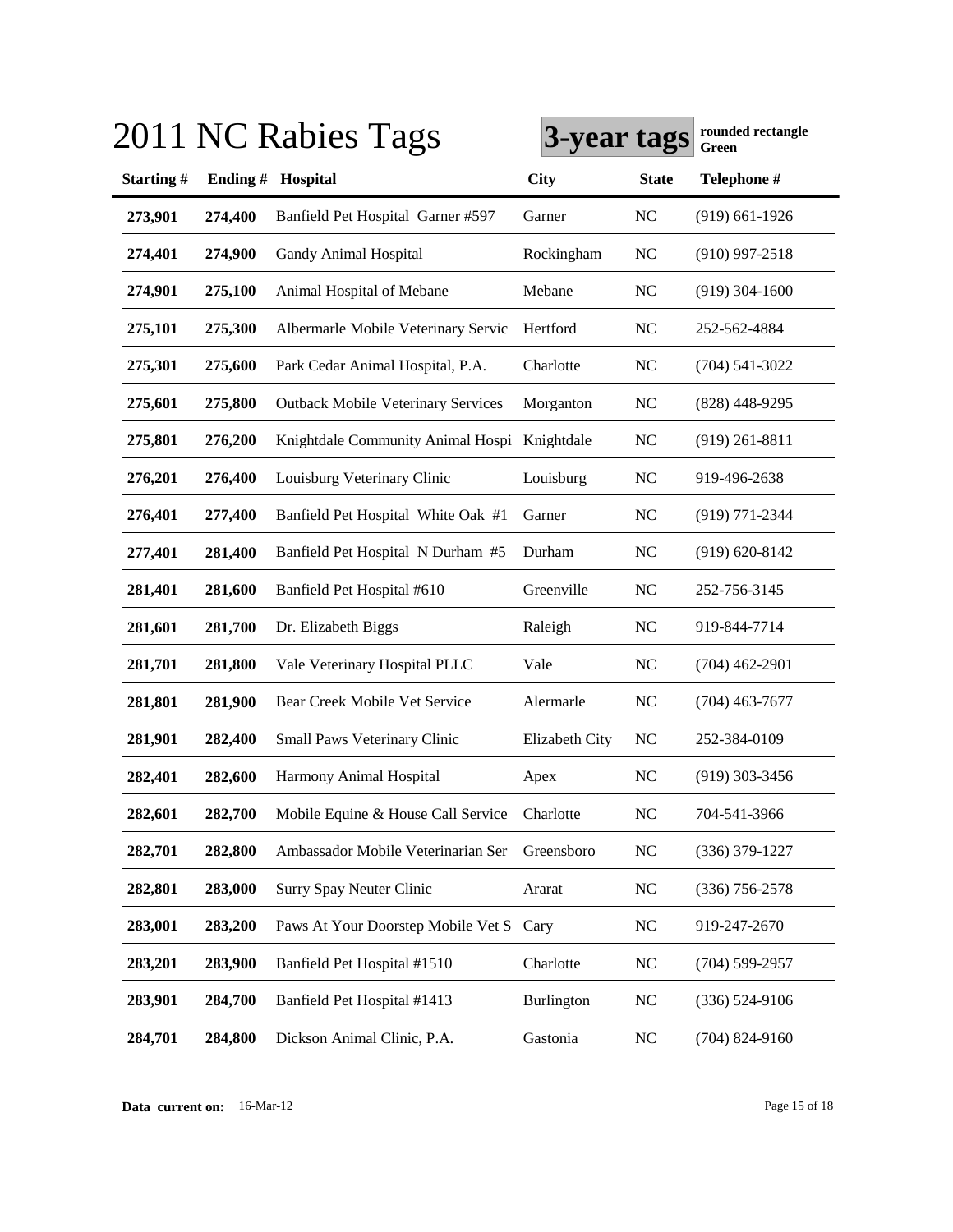|           |         | 2011 NC Rabies Tags                    | 3-year tags          |              | rounded rectangle<br><b>Green</b> |
|-----------|---------|----------------------------------------|----------------------|--------------|-----------------------------------|
| Starting# | Ending# | Hospital                               | <b>City</b>          | <b>State</b> | Telephone #                       |
| 284,801   | 285,100 | Banfield Pet Hospital #411 Winston-    | Winston-Salem        | NC           | $(336)$ 765-8339                  |
| 285,101   | 285,300 | Vet Mobile, PLLC                       | Cary                 | <b>NC</b>    | $(919)$ 467-6297                  |
| 285,301   | 285,400 | Whispering Waters Animal Care/Mo       | Boone                | <b>NC</b>    | $(828)$ 264-8077                  |
| 285,401   | 285,500 | Greystone Animal Hospital              | Raleigh              | <b>NC</b>    | $(919) 676 - 1711$                |
| 285,501   | 285,600 | Atlas Mobile Veterinary Service        | Pisgah Forest        | NC           | 828-702-7306                      |
| 285,601   | 286,700 | <b>Bullock Animal Clinic</b>           | New Bern             | NC           | $(252)$ 637-6161                  |
| 285,701   | 285,900 | Academy Veterinary Hospital-Durha      | Durham               | NC           | $(919) 688 - 6628$                |
| 285,901   | 286,000 | Animal Hospital of Mebane              | Mebane               | NC           | $(919)$ 304-1600                  |
| 286,001   | 286,100 | Clarksville Veterinary Clinic          | Clarksville          | VA           | $(434)$ 374-0166                  |
| 286,101   | 286,200 | Yellowhorse Mobile Vet Service         | Concord              | <b>NC</b>    | $(704)$ 305-3673                  |
| 286,201   | 286,300 | Natural Wellness Mobile Vet            | Fayetteville         | <b>NC</b>    | 910-728-6554                      |
| 286,301   | 286,400 | <b>Burke Animal Clinic</b>             | Morganton            | <b>NC</b>    | $(828)$ 437-0481                  |
| 286,401   | 286,800 | Forsyth County Health Dept             | <b>Winston Salem</b> | NC           | $(336)$ 703-3149                  |
| 286,601   | 286,700 | The Carolinas Animal Hospital & De     | Charlotte            | <b>NC</b>    | $(704) 588 - 9788$                |
| 286,901   | 287,000 | Unifour Mobile Vet Service             | Hickory              | <b>NC</b>    | 828-292-6967                      |
| 287,001   | 287,100 | Adopt An Angel                         | Boliva               | NC           | 910-392-0557                      |
| 287,101   | 287,400 | West Lincoln Veterinary Hospital       | Vale                 | NC           | 704-276-1556                      |
| 287,401   | 287,700 | Moyock Animal Hospital                 | Moyock               | <b>NC</b>    | $(252)$ 435-2250                  |
| 287,701   | 287,900 | St. Francis Animal Hospital            | Durham               | <b>NC</b>    | $(919)$ 286-2727                  |
| 287,901   | 288,000 | Banfield Pet Hospital #1511 Blacken    | Charlotte            | <b>NC</b>    | $(704)$ 844-6676                  |
| 288,101   | 288,600 | <b>Burlington Road Animal Hospital</b> | Greensboro           | <b>NC</b>    | $(336)$ 375-3939                  |
| 288,601   | 288,800 | Indian Trail Animal Hospital           | Indian Trail         | <b>NC</b>    | $(704)$ 821-7040                  |
| 288,801   | 289,100 | Newton Veterinary Clinic               | Newton               | <b>NC</b>    | $(828)$ 464-5020                  |

**Data current on:** 16-Mar-12 Page 16 of 18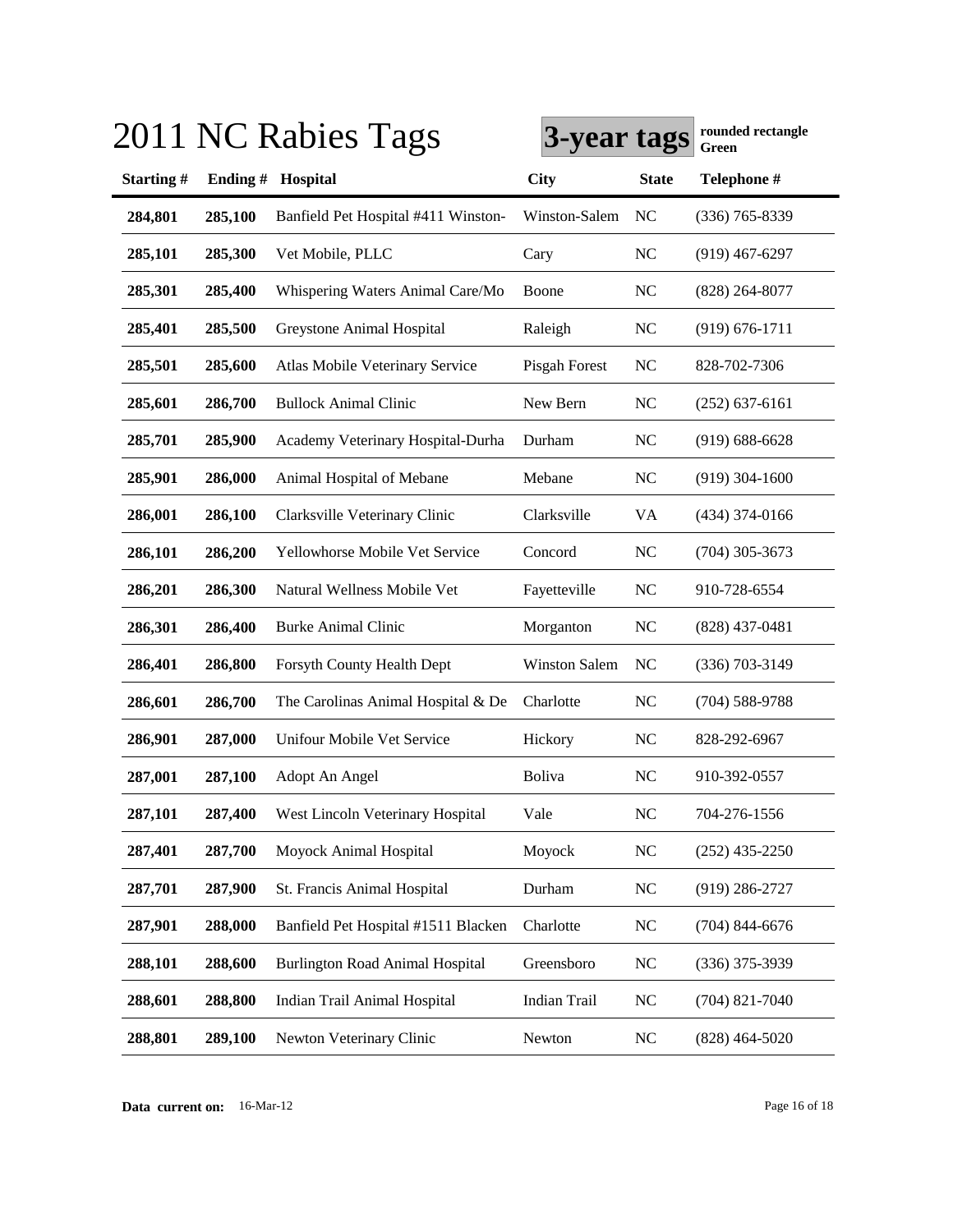|           |         | 2011 NC Rabies Tags                               | 3-year tags          |              | rounded rectangle<br>Green |
|-----------|---------|---------------------------------------------------|----------------------|--------------|----------------------------|
| Starting# | Ending# | Hospital                                          | <b>City</b>          | <b>State</b> | Telephone #                |
| 289,101   | 289,300 | Paws At Your Doorstep Mobile Vet S                | Cary                 | NC           | 919-247-2670               |
| 289,301   | 289,500 | 70 West Veterinary Hospital                       | Havelock             | NC           | $(252)$ 447-9525           |
| 289,501   | 289,600 | Anderson Creek Mobile Veterinary S                | Spring Lake          | NC           | 910-603-5037               |
| 289,601   | 289,800 | <b>NCSU CVM Pharmacy</b>                          | Raleigh              | NC           | $(919) 513 - 6572$         |
| 289,801   | 290,000 | Banfield Pet Hospital #414 Winston                | <b>Winston Salem</b> | NC           | $(336)$ 377-3026           |
| 290,001   | 290,100 | Oak Grove Animal Hospital                         | Durham               | NC           | $(919) 598 - 0001$         |
| 290,101   | 290,200 | Large Animal Health Services, Inc.                | Asheboro             | NC           | $(336) 629 - 8910$         |
| 290,201   | 290,300 | Pilot Mountain Animal Hospital                    | Pilot Mountain       | NC           | $(336)$ 368-5124           |
| 290,301   | 290,400 | 4 Paws Pet Foundation                             | Clemmons             | NC           | 336-972-4572               |
| 290,401   | 290,500 | Phillips Animal Medical Hospital                  | Gastonia             | NC           | $(704)$ 867-3514           |
| 290,501   | 290,600 | Banfield Pet Hospital #415 Fayettevi              | Fayetteville         | NC           | $(910) 864 - 1337$         |
| 290,601   | 290,700 | <b>Bayleaf Veterinary Hospital</b>                | Raleigh              | NC           | $(919) 848 - 1926$         |
| 290,701   | 291,000 | Havelock Animal Hospital, Inc.                    | Havelock             | NC           | $(252)$ 447-7119           |
| 291,001   | 291,100 | Frazier's Mobile Equine                           | Benson               | NC           | $(910)$ 578-8373           |
| 291,101   | 291,200 | Wellspring Holistic Vet Care                      | Castle Hayne         | NC           | $(910) 763 - 1230$         |
| 291,201   | 291,400 | Long Animal Hospital                              | Charlotte            | NC           | $(704)$ 523-2996           |
| 291,401   | 291,500 | Cedarwood Mobile Veterinary Servic Willow Springs |                      | NC           | $(919)$ 422-8561           |
| 291,501   | 291,600 | Mobile Laser Veterinary Services                  | Raleigh              | NC           | $(919) 720 - 6686$         |
| 291,601   | 291,700 | <b>Baird's Animal Hospital</b>                    | Lumberton            | NC           | $(910)$ 739-4998           |
| 291,701   | 291,800 | Wake Forest Animal Hospital                       | Wake Forest          | NC           | $(919) 556 - 1000$         |
| 291,801   | 291,900 | Dixie Trail Animal Clinic, Inc.                   | Raleigh              | NC           | $(919) 781 - 5977$         |
| 291,901   | 292,100 | Banfield Pet Hospital #1508                       | Concord              | NC           | $(704) 782 - 3921$         |
| 292,101   | 292,200 | Brookwood Veterinary Clinic, P.A.                 | Raleigh              | NC           | $(919)$ 779-2940           |

**Data current on:** 16-Mar-12 Page 17 of 18